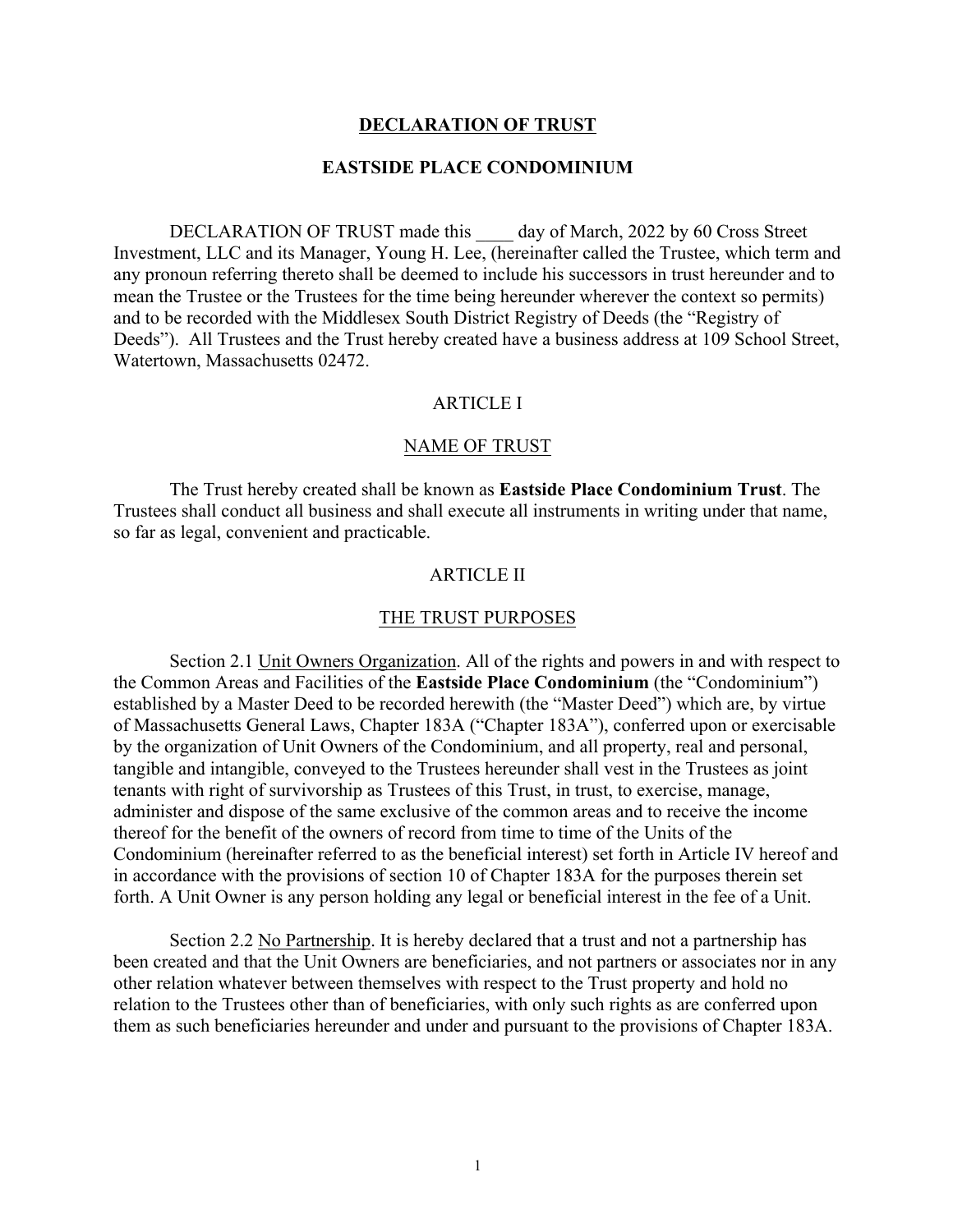### ARTICLE III

### THE TRUSTEES

Section 3.1 Number of Trustees – Declarant's Right to Designate Trustees. The initial Trustee is as stated in this Trust. From and after the expiration of the Declarant's right (stated below) to designate Trustees, there shall at all times be five (5) Trustees, elected by a majority vote of all the Unit owners and designated (or removed) from time to time by recorded instrument.

Notwithstanding anything to the contrary in this Trust, until (i) thirty (30) days after the Declarant of the Condominium or any successor to the Declarant's interest in the Condominium (the "Declarant"), no longer owns any Units, or (ii) two (2) years from the date hereof, whichever first occurs, there shall be not more than one Trustee and the Declarant (and not the other Unit Owners) shall be entitled to designate, remove and re-designate that Trustee. Notwithstanding anything to the contrary in this Trust, during the time the Declarant is entitled to designate the Trustee, any vacancy resulting from expiration of term, resignation, removal or death of a Trustee designated by the Declarant may be filled by an instrument executed by Declarant and recorded at the Registry of Deeds stating the new Trustee's name and business address and that such Trustee is being so designated, and containing the Trustee's acceptance of designation duly acknowledged. The Declarant's rights under this Section 3.1 shall inure to the benefit of any successor to the Declarant's interest in the Condominium.

Section 3.1.1 Trustees Term in Office. Unless otherwise established by majority vote of the Unit Owners with reference to specific Trustees and except as stated below, the term of each Trustee shall be until his or her successor is appointed.

The foregoing provisions of this Section notwithstanding, despite any vacancy in the office of Trustee, however caused and for whatever duration, the remaining Trustee(s) shall continue to exercise and discharge all of the powers, discretion and duties hereby conferred or imposed upon the Trustees.

Section 3.2 Trustee and/or Unit Owner Action Arbitration. In any matter relating to the administration of the Trust hereunder and the exercise of the powers hereby conferred, the Trustees shall act by majority vote of the Trustees. In the event of a deadlock, such that Trustee action and/or Unit Owner action on a given issue is not presently possible, said matter shall be referred to and resolved by binding arbitration before the American Arbitration Association or other mutually agreeable tribunal.

Moreover, each Unit Owner shall have the right to a non-binding mediation, to be held in or within thirty (30) days of the date of written notice from one Unit Owner to the other calling for such mediation. In the event that the Unit Owners cannot agree on a mediator, within five (5) business days of the date of such written request, each Unit Owner shall name a proposed mediator within five (5) calendar days and the two proposed mediators shall agree on a mediator within five (5) calendar days thereafter. The cost of the mediator shall be borne equally by each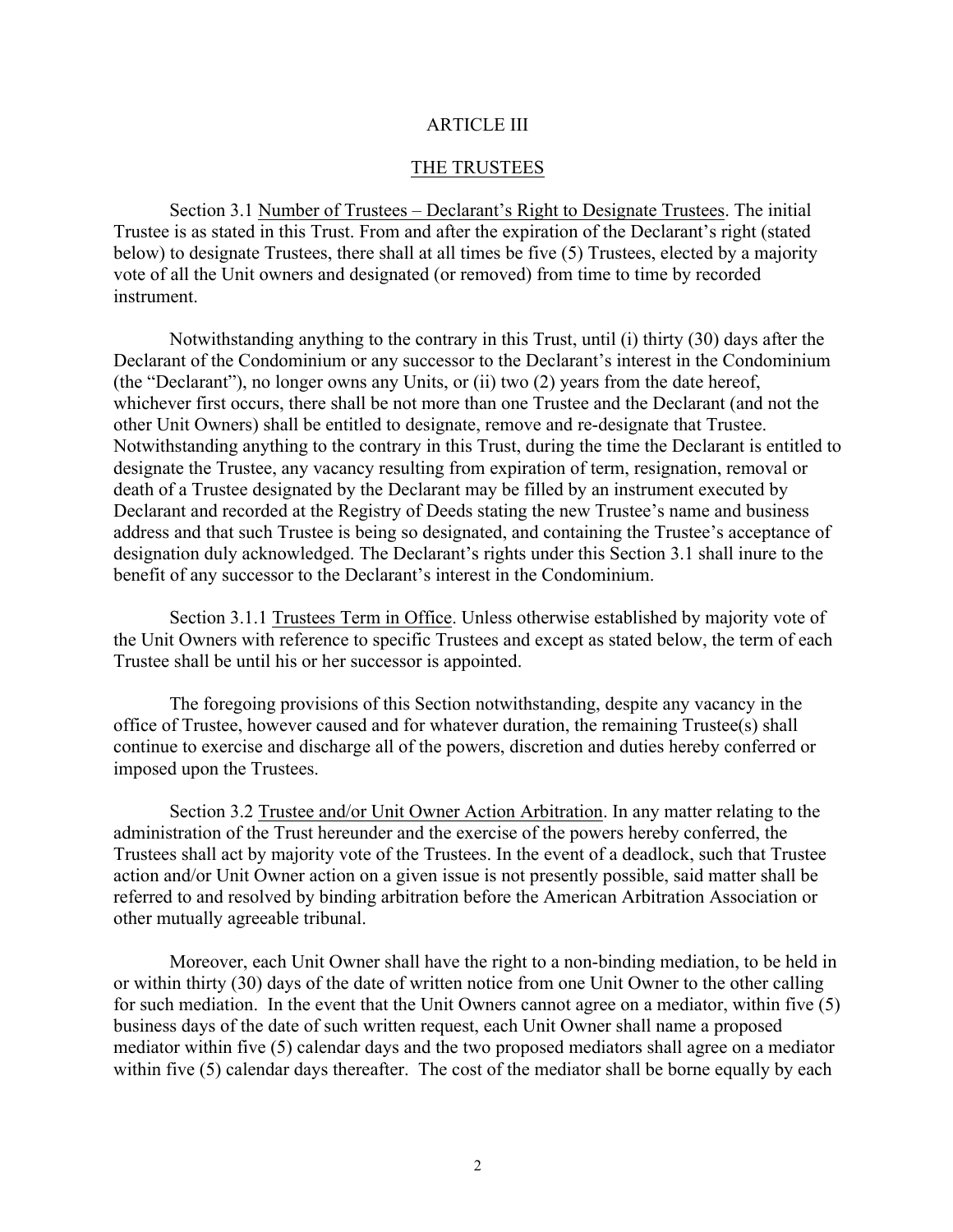Unit Owner, regardless of the outcome. Such mediation efforts may run concurrently with the binding arbitration provisions described in the immediate proceeding paragraph.

Section 3.3 Resignation and Removal. Any Trustee may resign at any time by instrument in writing signed and duly acknowledged by that Trustee. Resignations shall take effect upon recording with the Registry of Deeds. Any Trustee may be removed with or without cause by a vote of the Unit Owners entitled to not less than fifty-one (51%) percent of the beneficial interest hereunder. Such removal shall become effective when a certificate to that effect is recorded with the Southern Middlesex District Registry of Deeds. The vacancy resulting from such resignation or removal shall be filled in the manner provided in Section 3.1.

Section 3.4 Bond or Surety. No Trustee, whether an original or successor Trustee, shall be obliged to give any bond or surety or other security for the performance of any of his or her duties hereunder, provided, however, that the Unit Owners by majority vote may at any time upon written notice to the Trustee(s) affected require that any one or more of the Trustees shall give bond in such amount and with such sureties as shall be specified in such instrument. All expenses incident to any such bond shall be charged as a common expense of the Condominium.

Section 3.5 Compensation of Trustees. With the approval of a majority of the disinterested Trustees, a Trustee may receive such reasonable remuneration for extraordinary or unusual services, legal or otherwise, rendered by him or her in connection with this Trust, all as shall be from time to time fixed and determined by the Trustees, and such remuneration shall be a common expense of the Condominium. No compensation may be voted for any Trustees designated by a Unit owned by the Declarant.

Section 3.6 No Personal Liability. No Trustee shall under any circumstances or in any event be held liable or accountable out of his or her personal assets or be deprived of compensation by reason of any action taken, suffered or omitted in good faith in the reasonable belief that the action was in the best interests of this Trust. Actions taken by an outgoing or successor Trustee after appointment and prior to recording of the written instrument required under Section 3.1 for the benefit of persons relying on the records of the Registry of Deeds shall not create any liability for such person beyond that which he or she would have had as a Trustee.

Section 3.7 Trustees May Deal with the Condominium. No Trustee shall be disqualified by his or her office from contracting or dealing with the Trustees or with one or more Unit Owners (whether directly or indirectly because of his or her interest individually or the Trustees interest or any Unit Owner's interest in any corporation, firm, trust or other organization connected with such contracting or dealing or because of any other reason) as vendor, purchaser or otherwise, nor shall any such dealing, contract or arrangement entered into in respect of this Trust in which any Trustee shall be interested in any way be avoided nor shall any Trustee so dealing or contracting or being so interested be liable to account for any profit realized by any such dealing, contract or arrangement by reason of such Trustee's holding office or of the fiduciary relation hereby established, provided that Trustee shall act in good faith and shall disclose the nature of his or her interest before entering into the dealing, contract or arrangement.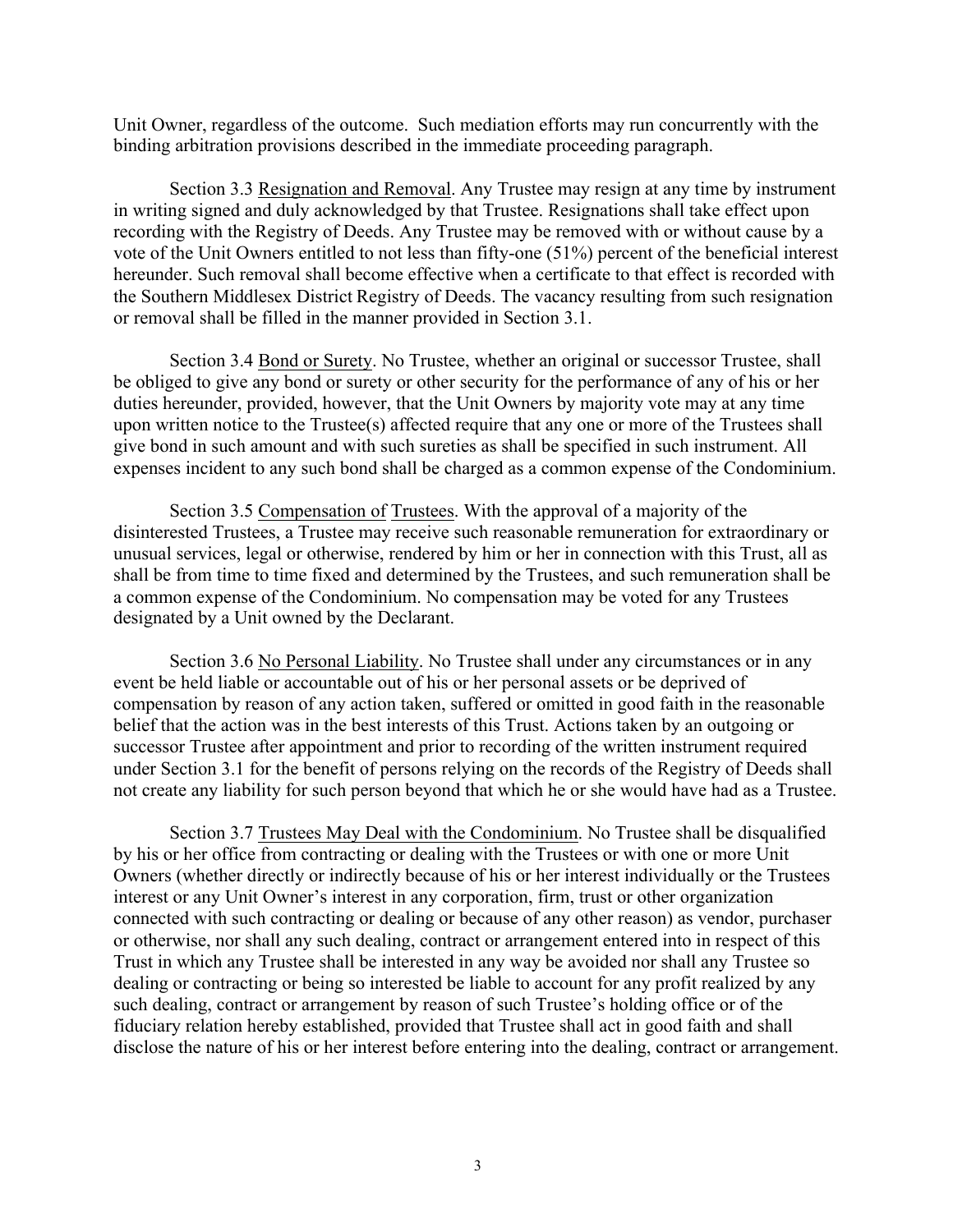Section 3.8 Indemnity of Trustees. Each Trustee and, to the extent stated in Section 3.6, any outgoing and successor Trustee as to actions taken as a Trustee before the person became entitled or after the person ceased to be entitled to exercise the rights and powers of a Trustee, shall be entitled to indemnity both out of the Trust property and by the Unit Owners against any liability including, without limitation, liabilities in contract and in tort and liabilities for damages, penalties and fines incurred by them or any of them in the execution hereof and performance of their obligations hereunder unless the Trustee shall have been adjudicated in any proceeding not to have acted in good faith in the reasonable belief that the action was in the best interests of this Trust; and the Trustees may purchase as a common expense of the Condominium such insurance against such liability as they shall be personally and jointly and severally liable for all sums lawfully assessed for their proportionate share of the common expenses of the Condominium and for their proportionate share (according to beneficial interest) of any claims involving the Trust property in excess thereof, all as provided in Sections 6 and 13 of Chapter 183A. Nothing in this paragraph shall limit in any respect the powers granted to the Trustees in this Declaration of Trust.

### ARTICLE IV

#### THE BENEFICIARIES

Section 4.1 The Beneficiaries and Their Beneficial Interest. The Beneficiaries of this Trust shall be the Unit Owners of the Condominium from time to time. The beneficial interest in this Trust shall be divided among the Unit Owners in the percentage of undivided beneficial interest appertaining to the Units of the Condominium as stated in the Master Deed of the Condominium as it may be amended from time to time.

Section 4.2 Each Unit to Vote by One Person: Proxies: Unit Owner Defined. The beneficial interest of each Unit of the Condominium shall be held and exercised as a unit. Whenever any Unit is owned of record by more than one person, the several owners of the Unit shall (a) determine and designate which one of such owners shall be authorized and entitled to cast votes, execute instruments and otherwise exercise the rights appertaining to the Unit under this Trust, and (b) notify the Trustees of such designation by a notice in writing signed by all of the record owners of such Unit. Any such designation shall take effect upon receipt by the Trustees and may be changed at any time and from time to time by notice as aforesaid. In the absence of any such notice of designation, the Trustees may designate any one such owner for such purposes.

All rights of a Unit Owner under this Trust may be exercised by written proxy. The Trustees shall make any necessary determinations in their sole discretion as to the validity of proxies.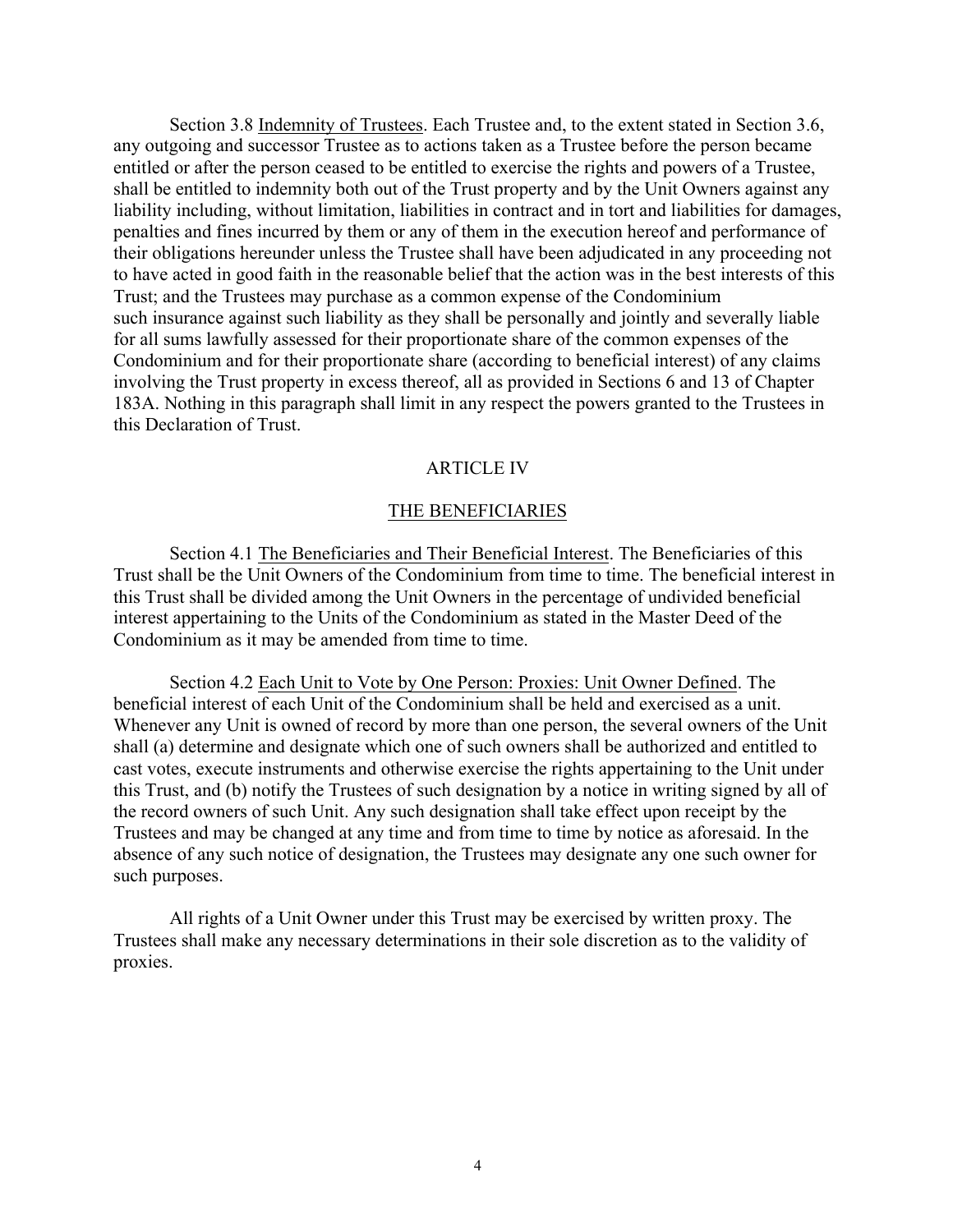# ARTICLE V

# THE BY-LAWS

The provisions of this Article V shall constitute the By-Laws of this Trust and the organization of Unit Owners established hereby:

Section 5.1 Powers of the Trustees. The Trustees shall have all the powers necessary for the administration of the Condominium and, acting as set forth in Section 3.2, may do all things, subject to and in accordance with all applicable provisions of Chapter 183A, including, without limitation, the provisions of Section 10(b) of Chapter 183A, and the Master Deed, necessary and convenient thereto. Without limiting the generality of the foregoing, the Trustees may, with full power and uncontrolled discretion, at any time and from time to time and without the necessity of applying to any court or to the Unit Owners for leave so to do:

- (i) Retain the Trust property, or any part or parts thereof, in the same form or forms of investment in which received or acquired by them so far and so long as they shall think fit, without liability for any loss resulting therefrom;
- (ii) Sell, assign, convey, transfer, exchange and otherwise deal with or dispose of the Trust property, but not the whole thereof, free and discharged of any and all trust, at public or private sale, to any person or persons for cash or on credit, and in such manner and on such restrictions, stipulations, agreements and reservations as they shall deem proper, including the power to take back mortgages to secure the whole or any part of the purchase price of any of the Trust property sold or transferred by them, and execute and deliver any deed or other instrument in connection with the foregoing;
- (iii) Purchase or otherwise acquire title to, and rent, lease or hire from others for terms which may extend beyond the termination of this Trust, any property or rights to property, real or personal, and own, manage, use and hold such property and rights;
- (iv) Borrow or in any other manner raise such sum or sums of money or other property as they shall deem advisable in any manner and on any terms, and evidence the same by notes, bonds, securities or other evidence of indebtedness, which may mature at a time or times even beyond the possible duration of this Trust, and execute and deliver any mortgage, pledge or other instrument to secure any such borrowing;
- (v) Enter into any arrangement for the use or occupation of the Trust property, or any part or parts thereof, including, without thereby limiting the generality of the foregoing, leases, subleases, easements, licenses or concessions, upon such terms and conditions and with such stipulations and agreements as they shall deem desirable, even if the same extend beyond the possible duration of this Trust;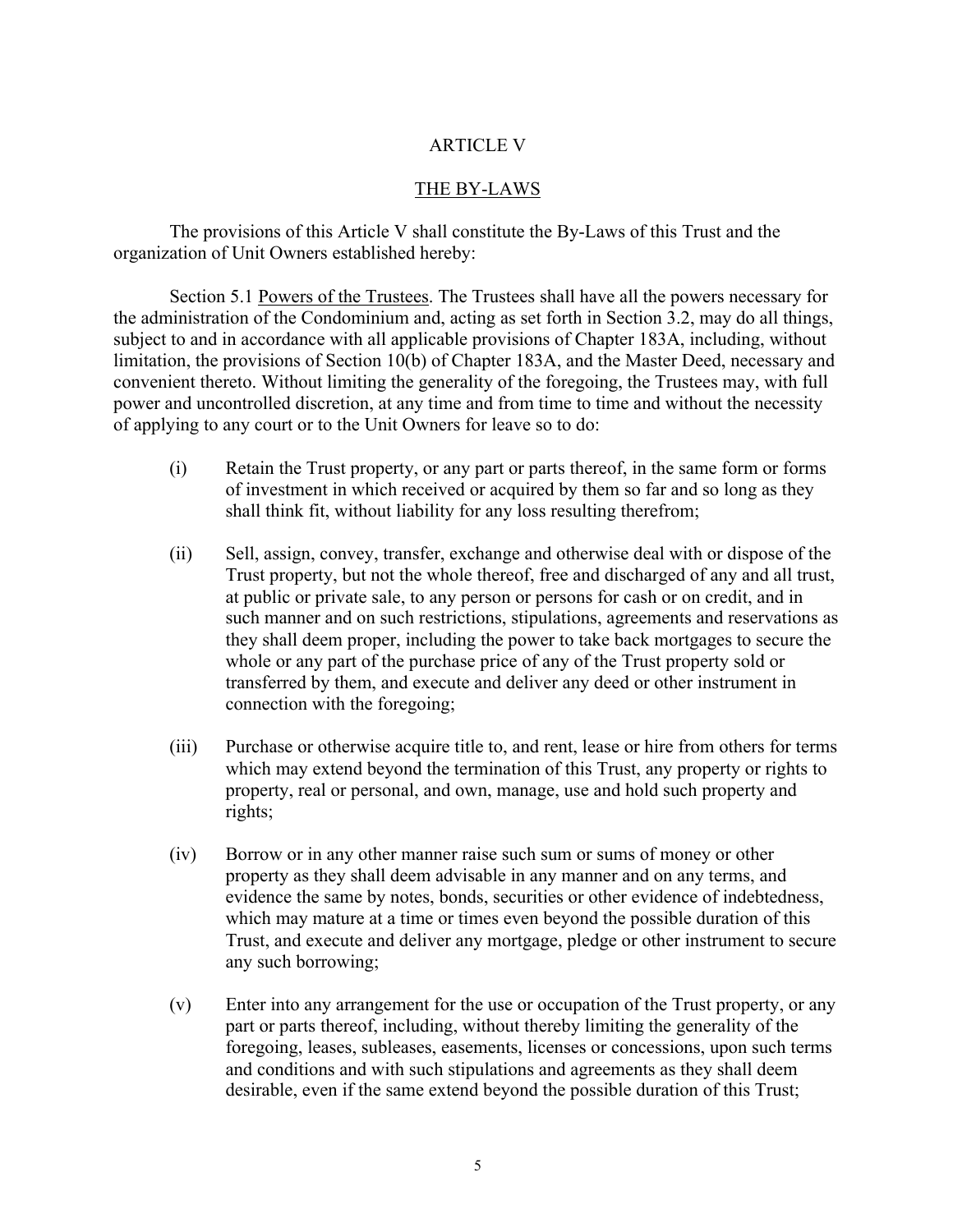- (vi) Invest and reinvest the Trust property, or any part or parts thereof, and from time to time, as often as they shall see fit, change investments, including investment in all types of securities and other property, of whatsoever nature and however denominated, all to such extent as to them shall seem proper, and without liability for loss even though such property or such investments shall be of a character or in an amount not customarily considered proper for the investment of trust funds or which does or may not produce income;
- (vii) Incur such liabilities, obligations and expenses and pay from the principal or the income of the Trust property in their hands all such sums as they shall deem necessary or proper for the furtherance of the purposes of this Trust;
- (viii) Determine whether receipt by them constitutes principal or income and designate as capital or surplus any of the funds of the Trust;
- (ix) Vote in such manner as they shall think fit any or all shares in any corporation or trust which shall be held as Trust property, and for that purpose give proxies to any person, persons or to one or more of their number, vote, waive any notice or otherwise act in respect of any such shares;
- (x) Deposit any funds of the Trust in any bank or trust company, and delegate to any one or more of their number, or to any other person or persons, the power to deposit, withdraw and draw checks on any funds of the Trust;
- (xi) Engage in such litigation in the name of and on behalf of the Trust as they deem necessary and proper to further the purposes of this Trust;
- (xii) Maintain such offices and other places of business as they shall deem necessary or proper and engage in business in Massachusetts or elsewhere;
- (xiii) Employ, appoint and remove such agents, managers, officers, board of managers, brokers, engineers, architects, employees, servants, assistants and counsel (which counsel may be a firm of which one or more of the Trustees are members) as they shall deem proper for the purchase, sale or management of the Trust property, or any part or parts thereof, or for conducting the business of the Trust, and may define their respective duties and fix and pay their compensation, and the Trustees shall not be answerable for the acts and defaults of any such person. The Trustees may delegate to any such agent, manager, officer, board, broker, engineer, architect, employee, servant, assistant or counsel any or all of their powers (including discretionary powers, except that the power to appoint Trustees, join in amending, altering, adding to, terminating or changing this Declaration of Trust and the trust hereby created shall not be delegated) all for such times and purposes as they shall deem proper. Without hereby limiting the generality of the foregoing, the Trustees may designate from their number a President, a Treasurer, a Secretary, and such other officers as they deem fit, and may from time to time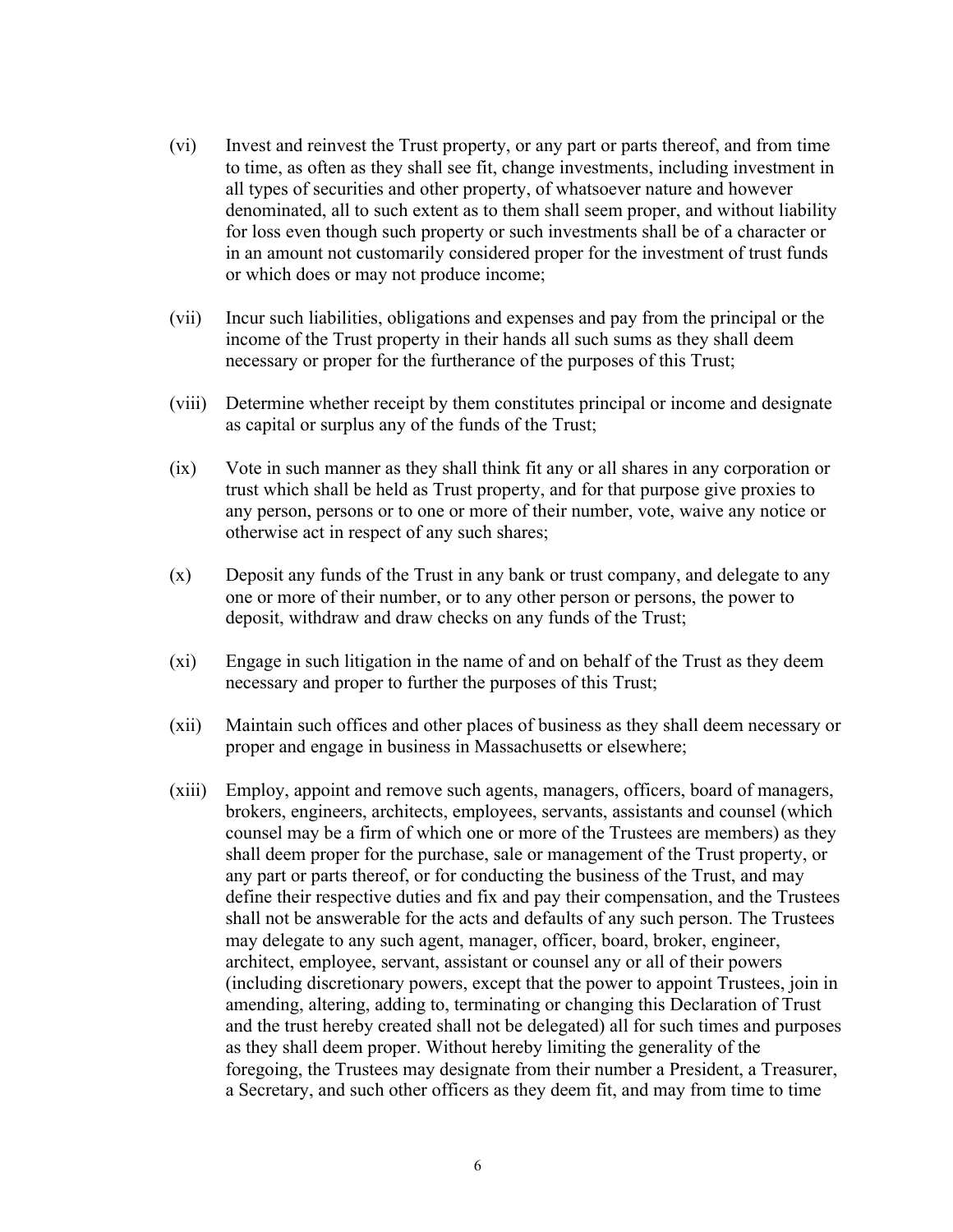designate one or more of their own number to be the Managing Trustee or Managing Trustees for the management and administration of the Trust property and the business of the Trust, or any part or parts thereof;

(xiv) Generally, in all matters not herein otherwise specified, control and do each and every thing necessary, suitable, convenient, or proper for the accomplishment of any of the purposes of the Trust or incidental to the powers herein or in said Chapter 183A, manage and dispose of the Trust property as if the Trustees were the absolute owners thereof and to do any and all acts, including the execution of any instruments, which by their performance thereof shall be shown to be in their judgment for the best interest of Unit Owners.

Section 5.2 Maintenance and Repair of Units and Common Areas by Unit Owners. The Unit Owners shall be responsible for the proper maintenance and repair of their respective Units (and any exclusive use areas and limited common areas, as described in the Master Deed) and the maintenance, repair and replacement of utility fixtures therein serving the same, including, without limitation (and except as stated in the Master Deed), interior finish walls, ceilings, and floors; windows, plumbing and sanitary waste fixtures and fixtures for water and other utilities; gas furnaces; air conditioning equipment in the Unit and any air conditioning compressor which serves the Unit of the Unit Owner; electrical fixtures and outlets; and all wires, pipes, drains and conduits for water, sewerage, electric power and light, telephone, and any other utility services which are contained in and serve only such Unit. Moreover, each Unit Owner shall be exclusively responsible for the proper repair, maintenance and replacement of their Unit and the exclusive use areas to which they have access, including all mechanical and structural elements, interior walls, porches, steps, decks, bulkheads, interior and exterior stairs and walkways. Notwithstanding the foregoing, no material change in a Building's exterior color, type or style of siding or roofing, and/or the architectural appearance or structural components of the Building will be carried out without the advance written consent of a majority of the Trustees, which consent will not be unreasonably withheld.

If a majority of the Trustees shall at any time in his or her reasonable judgment determine that the interior or exterior of any Unit or Building is in such need of maintenance or repair that the market value or reasonable enjoyment of one or more other Units is being adversely affected, or that the condition of a Unit or fixtures, furnishings, facility or equipment therein is hazardous to any Unit or the occupants, he or she shall in writing request the Unit Owner to perform the needed maintenance, repair or replacement or to correct the hazardous condition, and in case such work shall not have been commenced within fifteen (15) days (or such reasonable shorter period in case of emergency as the Trustees shall determine) of such request and thereafter diligently brought to completion, the Trustees shall be entitled to have the work performed for the account of the Owner(s) of such Unit and to enter upon and have access to such Unit for that purpose. The reasonable cost thereof shall constitute a lien upon that Unit and the Owners thereof shall be personally, jointly and severally liable therefor.

Any dispute relating to the foregoing shall be referred to arbitration, as per Section 3.2 above.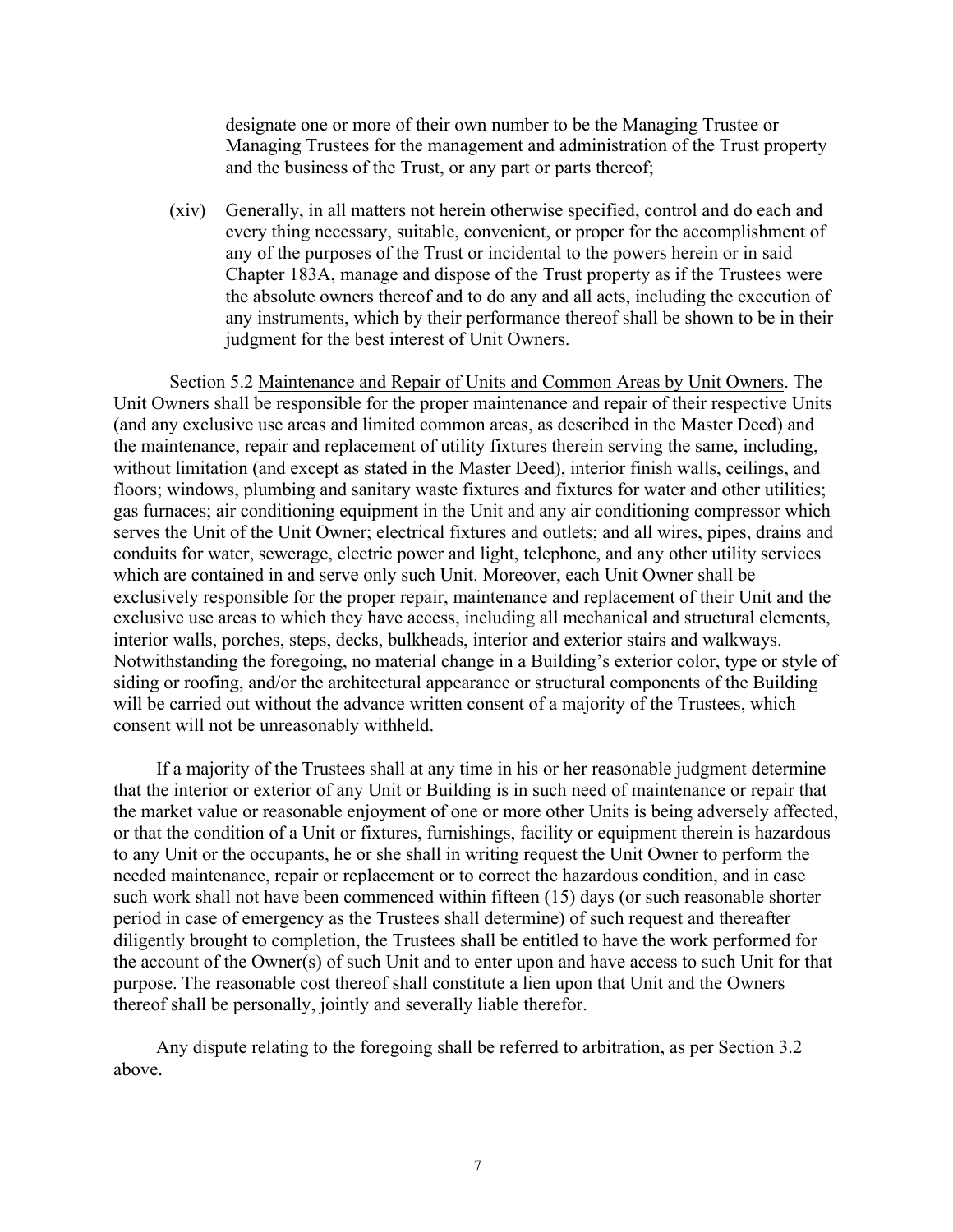Section 5.3 Maintenance, Repair and Replacement of Common Areas and Facilities by Trustees: Trustee Access to Units. Except for exclusive use areas and limited common areas as described above and in the Master Deed, and except as otherwise provided in Section 5.2 above, the Trustees shall be responsible to arrange for the maintenance, repair and replacement of the common areas and facilities of the Condominium, when the need for same has been brought to their attention, exercising ordinary due care and reasonable business judgment with respect to the scope, extent and timing of same (see Section 5.5 for specific provisions dealing with repairs and replacement necessitated because of casualty loss or condemnation), which may be done through any Trustee(s). The expenses of such maintenance, repair and replacement shall be assessed to the Unit Owners as common expenses of the Condominium at such times and in such amounts as provided in Section 5.4. The Trustee's decision that work on the common areas and facilities is maintenance, repair or replacement, and not improvement, thereof shall be conclusive and binding on all Unit Owners unless shown to have been made in bad faith.

Any Trustees and his/her/their agents shall have access to each Unit from time to time during reasonable hours for the maintenance, repair or replacement of any other Unit or of the common areas and facilities therein or accessible therefrom or for making any repairs therein necessary, in the Trustee's judgment, to prevent damage to the common areas and facilities or to another Unit or Units.

#### Section 5.4 Common Expense Funds

Section 5.4.1 Common Profits, Determination of Common Expenses and Fixing of Common Charges. The Unit Owners shall be liable for Common Expenses and entitled to Common Profits in proportion to their respective Beneficial Interests. The Trustees may, at any time, distribute the Common Profits among the Unit Owners in such proportions. The Trustees shall from time to time, and at least annually, prepare a budget for the Condominium, determine the amount of the Common Charges payable by the Unit Owners to meet the Common Expenses expected to be incurred during the year, after taking into account any undistributed common profits from prior years, shall allocate and assess such common charges among the Unit Owners according to their respective Beneficial Interests. The Common Expenses shall include any amounts which the Trustees deem proper for the operation and maintenance of the property, including, without limitation, amounts required to indemnify the Trustees and/or officers under this Trust, the cost of all insurance premiums on all policies of insurance required to be or which have been obtained by the Trustees, utility charges and amounts for working capital of the Condominium, for general operating reserves, for a reserve for maintenance, repairs and replacements for those portions of the Common Elements which must be replaced on a periodic basis and to make up any deficit in the Common Expenses for any prior year. The Common Expenses may also include any amounts which may be required for the purchase or lease of any Unit by the Trustees, with the consent of the Unit Owners, on behalf of all Unit Owners, pursuant to the provisions hereof, or to pay any other obligation of the Trust. The Trustees shall give timely written notice to each Unit Owner of the amount of the Common Charges payable by him, and shall furnish copies of each budget on which Common Charges are based to all Unit Owners and to the Holder of a mortgage of a Unit or any proposed mortgagee thereof so requesting the same in writing. . It is expected that initial Unit conveyances, completion of Units, and initial occupancy of Units will not take place simultaneously. Notwithstanding anything to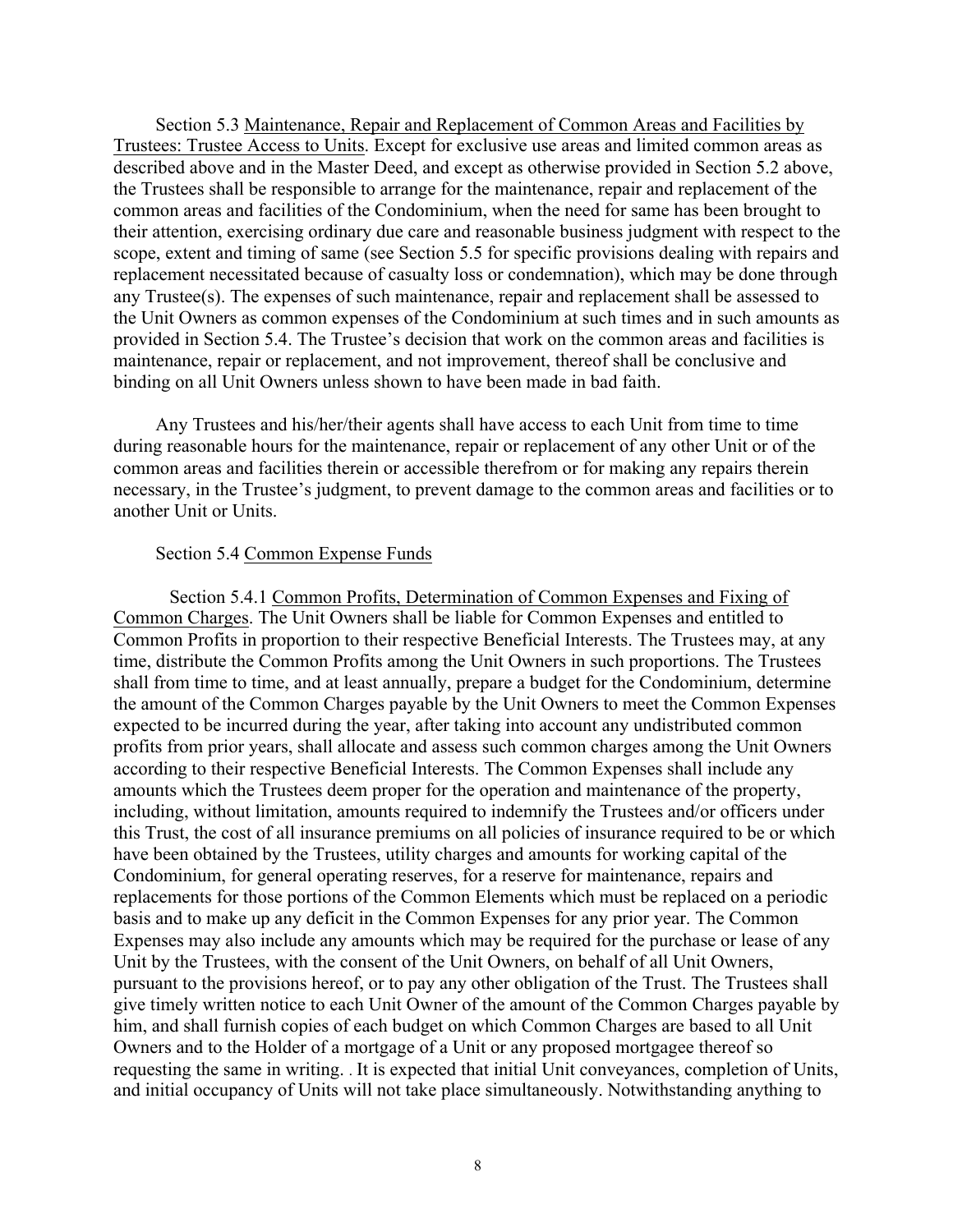the contrary in these By-Laws or in the Master Deed, the Initial Trustee may promulgate a budget or budgets under the provisions of this Section for the initial months of operation of the Condominium pursuant to which assessments will be minimal, reflective of the circumstance that during such period, few Units may be occupied and the cost of services will be correspondingly low.

Section 5.4.2 Payment of Common Charges. All Unit Owners shall be obligated to pay the Common Charges assessed by the Trustees pursuant to the provisions of Section 5.4.1 monthly in advance or at such other time or times as the Trustees shall determine. The Trustees shall be under no obligation to furnish Unit Owners with monthly billing statements, notices, or the like. No Unit Owner shall be liable for the payment of any part of the Common Charges, which are assessed against his Unit after his sale, transfer or other conveyance of the Unit. Unless waived in writing by the Trustees, a purchaser of a Unit shall be liable for the payment of unpaid common charges assessed against the Unit before the acquisition by him of the Unit. Any first mortgagee who obtains title to a Unit pursuant to the remedies provided in the mortgage or foreclosure of the mortgage shall, in accordance with Section 6 of Chapter 183A be liable for (and such Unit shall not be subject to) a lien for the payment of Common Charges assessed against the Unit prior to the acquisition of title to such Unit by such first mortgagee.

Section 5.4.3 Real Estate Tax Assessment and Charges—Effect of Liens. All taxes, assessments and charges that may become liens prior to the First Mortgage under local law, shall relate only to the individual Condominium Unit and not the condominium project as a whole.

Section 5.4.4 Capital Reserve Fund. A working capital fund shall be established during the initial months of the condominium project by the payment into the said fund of a sum of money equal to two months estimated common charges to be held in trust on behalf of the Condominium Association and maintained in a segregated account for the use and benefit of the Condominium Association in funding any unforeseen or unbudgeted expenses. Each Unit's share of the working capital fund shall be collected at the time the initial sale of the Unit from the Declarant is closed or at the time control of this Trust is transferred to the Trustees elected by Unit Owners other than the Declarant, as set forth in Section 3 of this Trust, whichever occurs earlier. The working capital contribution shall not be considered a pre-payment of a new Condominium Unit Buyer's normal assessment responsibilities. During the term while a majority of the Trustees are the Declarant, or nominees or designees of the Declarant, the working capital fund which is the subject of this Subsection shall not be used to defray the expenses, reserve contributions, or construction costs which are the responsibility of the Declarant in its role as developer of the Condominium or to make up budget deficits. The Trustees, on behalf of the Condominium Association, shall be required to establish and maintain an adequate reserve fund for the periodic maintenance, repair and replacement of improvements to the Common Areas and those Limited Common Areas, which the Condominium Trust may be obligated to maintain. Those funds shall be maintained out of the regular assessment for Common Expenses.

Section 5.4.5 Collection of Assessments. The Trustees shall assess Common Charges against the Unit Owners from time to time (at least annually) and shall take prompt action to collect any Common Charge due from any Unit Owner that remains unpaid for more than thirty (30) days from the due date for payment thereof.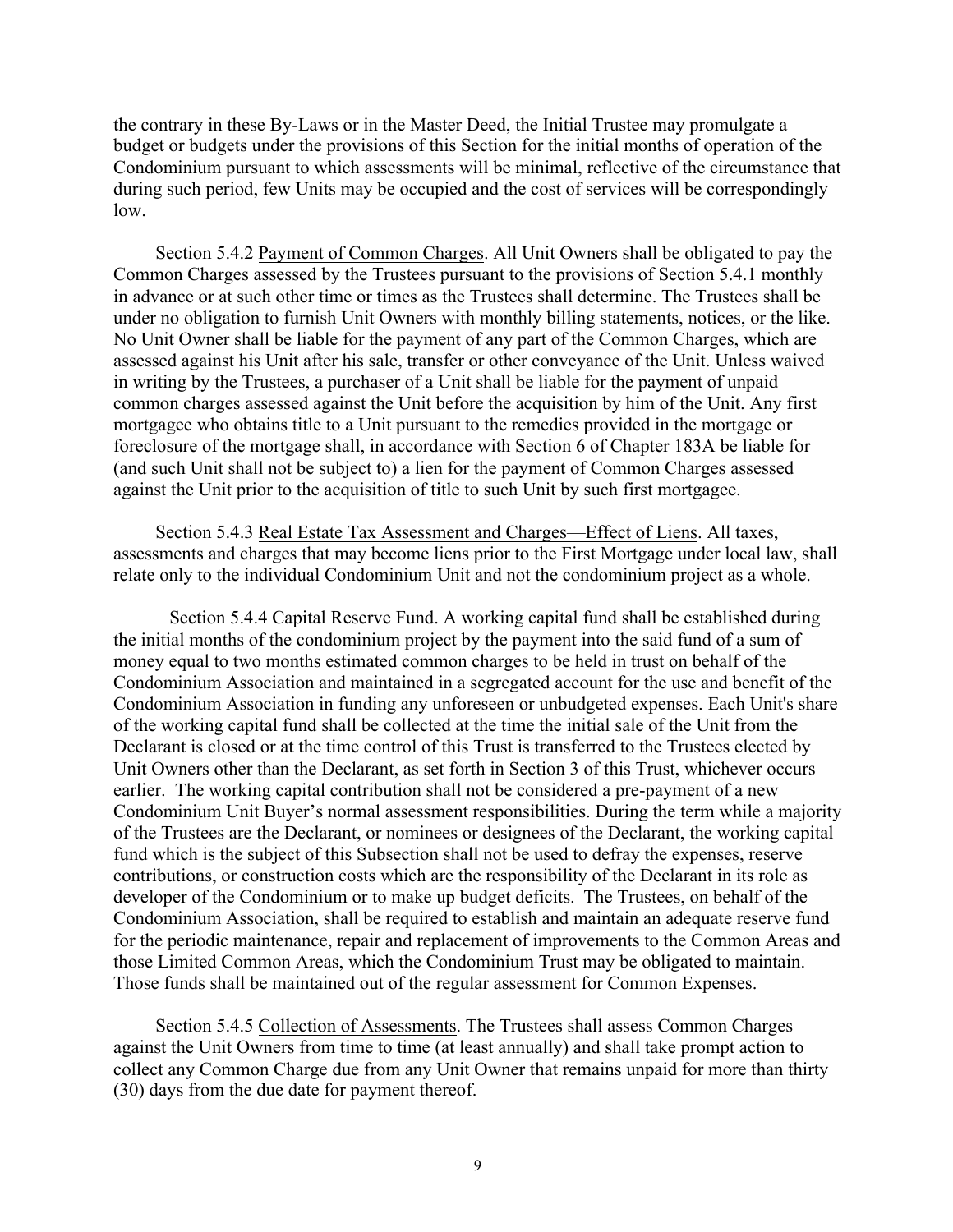Section 5.4.6 Default in Payment of Common Charges. If any Unit Owner fails to make payment of a monthly Common Charge or a charge relating to his exclusive use area(s) by the tenth of any given month, the Trustee may assess a late fee in the amount of Thirty-five Dollars (\$35.00) per each late payment. In the event of default by any Unit Owner in paying to the Trustees the Common Charges, the defaulting Unit Owner shall be obligated to pay same, together with late charges, interest, and all expenses, including reasonable attorneys' fees, incurred by the Trustees in any proceeding brought to collect the unpaid Common Charges. The Trustees shall have the right and duty to attempt to recover the unpaid Common Charges, interest thereon and the expenses of the proceeding in an action brought against the Unit Owner by foreclosure of the lien on the Unit as provided in Section 6 of Chapter 183A. Any such lien by reason of any fee, late charge, fine or interest that may be properly levied by the Trustees in connection with any unpaid fee as set forth herein, and which shall become due and payable on or after the date of recording of a First Mortgage on any Unit, shall be subordinate to the said First Mortgage except as provided in Chapter 183A, Section 6. A lien for such common assessments shall not be affected by any sale or transfer of a Unit, except that a sale or transfer pursuant to a foreclosure of First Mortgage shall extinguish such a subordinate lien for assessments which became payable prior to such sale or transfer. Any such sale or transfer following a foreclosure shall not relieve the purchaser or transferee of a Unit estate from liability for, nor the Unit from the lien of, any assessment made thereafter.

Section 5.4.7 Foreclosure of Liens for Unpaid Common Charges. In any action brought by the Trustees to foreclose a lien on a Unit because of unpaid Common Charges, the Unit Owner shall be required to pay a reasonable sum commencing at the time of institution of foreclosure action for the use and occupancy of his Unit, and the plaintiff in such foreclosure action shall be entitled to the appointment of a receiver to collect the same. The Trustees, acting on behalf of all Unit Owners, shall have the power to purchase the Unit at the foreclosure sale and to acquire, hold, lease, mortgage, convey or otherwise deal with (but not to vote the Beneficial Interest appurtenant to) the Unit, provided however, that if the purchase price for the Unit is more than the amount of the outstanding Common Charges due for the Unit, prior to such purchase, the Trustees shall obtain the written consent of all Unit Owners, other than the Owner of the Unit being foreclosed. The existence of the right to foreclose the lien for unpaid Common Charges or for the failure to maintain, build, repair and/or modify, or in any way deal with a roof deck, roof deck easement, or roof deck structure, shall not preclude the Trustees from suing a Unit Owner personally to recover a money judgment for unpaid Common Charges.

Section 5.4.8 Statement of Common Charges. The Trustees shall promptly provide any Unit Owner, the Holder of any mortgage of a Unit or any proposed mortgagee thereof so requesting the same in writing, with a written statement in recordable form of all unpaid Common Charges assessed to the Unit.

#### Section 5.5 Rebuilding and Restoration after Casualty: Improvements

Section 5.5.1 Casualty Loss. In the event of any casualty loss to the Condominium, the Trustees shall determine in their reasonable discretion whether or not such loss exceeds ten percent of the value of the Condominium immediately prior to the casualty, and shall notify all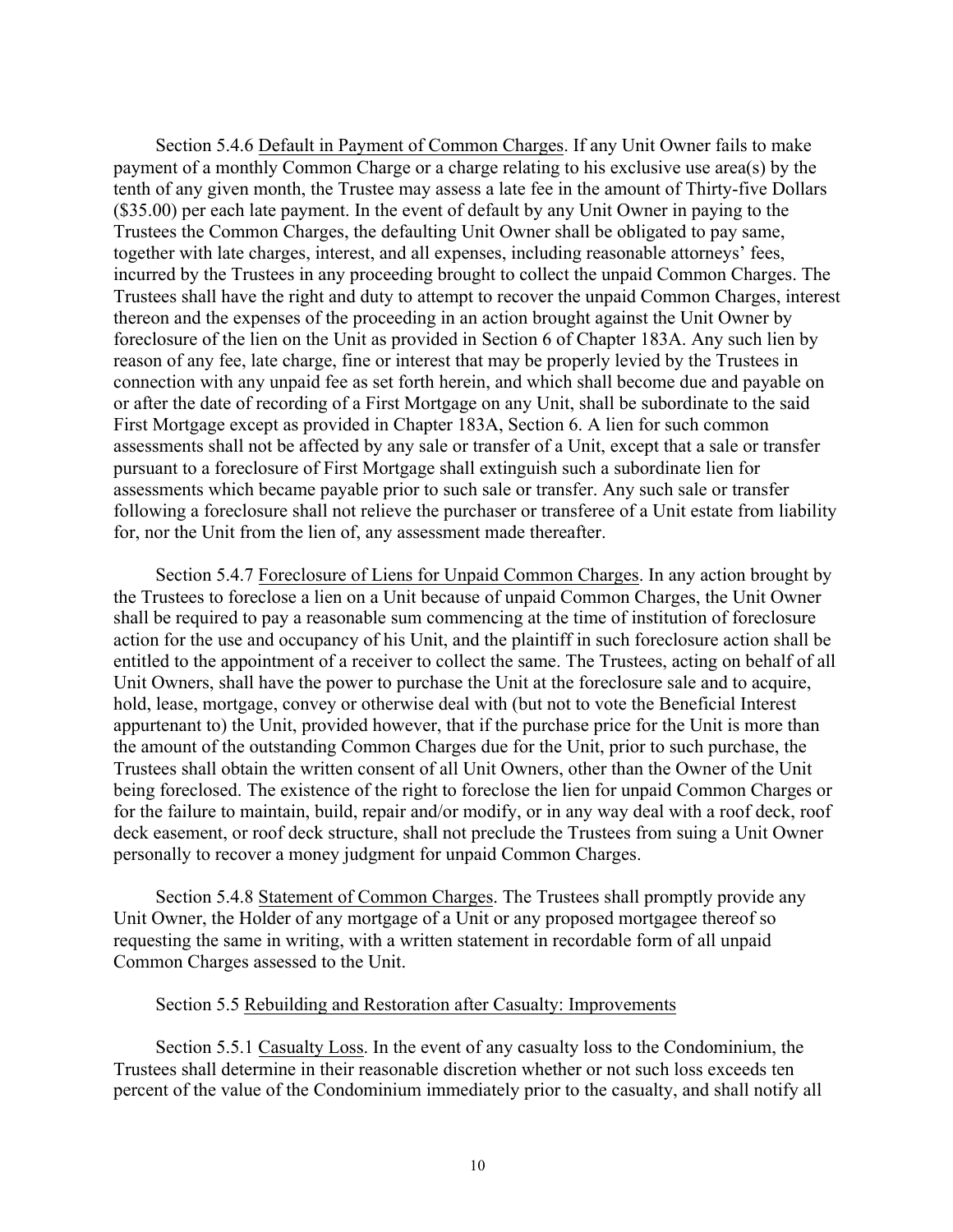Unit Owners of such determination. If such loss as so determined does not exceed ten percent of such value, the Trustees shall proceed with the necessary repairs, rebuilding or restoration as provided in paragraph (a) of Section 17 of Chapter 183A, as amended, if such loss as so determined exceeds ten percent of such value, the Trustees shall forthwith submit to all Unit Owners (a) a form of agreement (which may be in several counterparts) authorizing the Trustees to proceed with the necessary repair, rebuilding or restoration, and (b) a copy of the provisions of Section 17 of Chapter 183A; and the Trustees shall thereafter proceed in accordance with, and take such further action as they may in their discretion deem advisable in order to implement the provisions of paragraph (b) of Section 17 of Chapter 183A.

Section 5.5.2 Proposed Improvements. If and whenever either a Trustee and/or Unit Owner shall propose to make any improvement to the common areas and/or facilities of the Condominium, the said Trustee shall submit to the other Trustees and/or Unit Owners a form of agreement specifying the improvement(s) proposed to be made and the estimated cost thereof, and authorizing the Trustees to proceed to make the same. Upon receipt by the Trustees of such agreement signed by the Unit Owners holding seventy-five percent of the beneficial interest, the Trustees shall be authorized to make said improvements.

Section 5.5.3 Arbitration of Disputed Trustee Action. Notwithstanding anything in Sections 5.5.1 and 5.5.2, in the event that any Unit Owner(s), by written notice to the Trustees, shall dissent from any determination of the Trustees with respect to the value of the Condominium or any other determination or action of the Trustees under this Section 5.5, and such dispute shall not be resolved within thirty days after such notice, then either the Trustees or the dissenting Unit Owner(s) shall submit the matter to arbitration. For that purpose, one arbitrator shall be designated by the Trustees, one by the dissenting Unit Owner(s) and a third by the two arbitrators so designated. Such arbitration shall be conducted in accordance with the Commercial Arbitration Rules of the American Arbitration Association and shall be binding upon all parties. The Trustees' decision that work constitutes a repair, rebuilding or restoration other than an improvement shall be conclusive and binding on all Unit Owners unless shown to have been made in bad faith. The Trustees shall in no event be obliged to proceed with any repair, rebuilding or restoration, or any improvement, unless and until they have received funds in an amount equal to the Trustees' estimate of all cost thereof.

Section 5.5.4 Condemnation. In the event of any condemnation of the Trust property, the Trustees shall estimate the cost of restoring what remains of the Trust property and shall notify all Unit Owners of such estimate. Until the Unit Owners instruct the Trustees otherwise by majority vote, the Trustees in their discretion shall proceed with rebuilding and restoration of the remaining Trust property as far as practical to the condition and standards existing before the taking and the cost thereof shall be a Common Expense. Any award concerning condemnation of Trust property shall be common funds and the Trustees shall have all power and authority to deal with all persons, including without limitation the taking authority, in connection therewith.

The Condominium Trustees shall represent the Unit Owners in all proceedings, negotiations, settlements or agreements with the taking authority and any proceeds received from said authority shall be paid to the Condominium Trustees for the benefit of the Unit Owners and their mortgagees.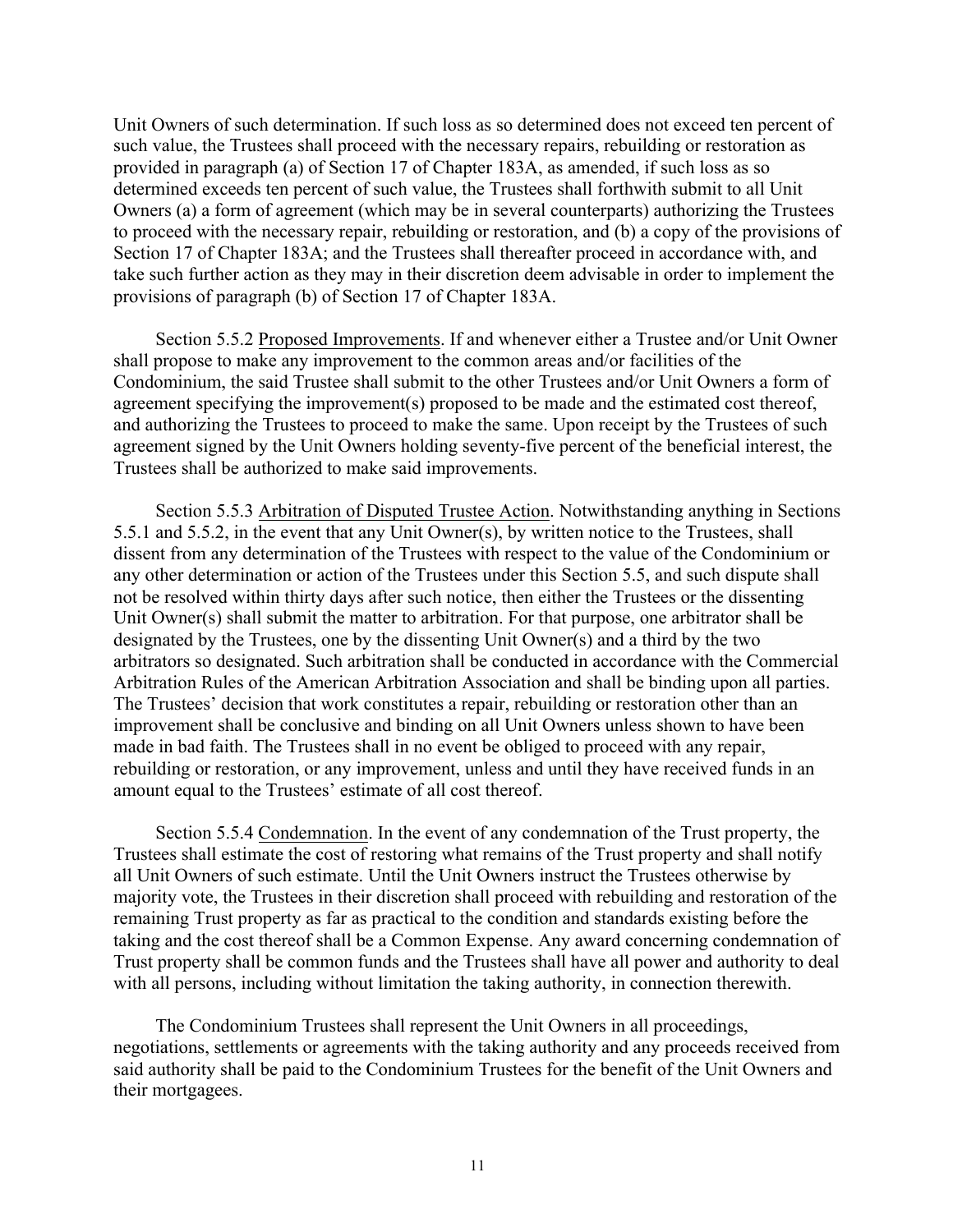From and after any condemnation which includes one or more Units or parts thereof, (i) the beneficial interests of the remaining Units, and the corresponding percentage interest of each as stated in the Master Deed, shall be in proportion to their original beneficial interests, with equitable adjustments based on diminution in fair market value as to any Unit partially taken, and (ii) those Units entirely taken shall have no beneficial interest hereunder nor any percentage interest under the Master Deed. Any award or portion thereof for taking of any Unit or portion thereof paid by the taking authority to the Trustees shall be paid to the Unit Owners, mortgagees and other lien holders of such Unit as their interests may appear.

Section 5.6 Rules and Regulations. The Trustees may from time to time adopt, amend and rescind rules and regulations governing the operation and use of the common areas and facilities, and such restrictions on and requirements respecting the use and maintenance of the Units and the use of the common areas and facilities as are consistent with the Master Deed and are designed to prevent unreasonable interference with the use by the Unit Owners of their Units and of the common areas and facilities. After written Notice and Hearing the Trustees may implement such uniform remedies, including but not limited to fines, as the Trustees shall determine. The initial Rule and Regulations are attached hereto as Exhibit A.

Section 5.7 Trustees Actions: Right to Notice and Hearing. Whenever these By-Laws require that an action be taken after "Notice and Hearing", the following procedure shall be observed: All hearings shall be conducted by at least a majority of the Trustees. The Trustees shall give written notice of the proposed action to all Unit Owners or occupants of Units whose interest would be significantly affected by the proposed action. The notice shall include a general statement of the proposed action and the date, time and place of the hearing. At the hearing, the affected person shall have the right, personally or by a representative, to give testimony orally, in writing, or both, subject to reasonable rules of procedure established by the Trustees to assure a prompt and orderly resolution of the issues. The affected person shall have the right to question the Trustees and any witnesses with respect to the subject matter of the hearing. If the hearing involves an alleged breach, by the affected person, of any of the provisions of the Master Deed, the Declaration of the Trust, or the By-Laws and Rules and Regulations thereto, or any Unit deed, the affected person shall be informed, with specificity, of the exact nature of the violation, and of the provision which he or she has allegedly violated, and the affected person shall have the right to question any witness to such alleged violation. The Trustees need not comply with the strict legal rules of evidence observed by courts, but they shall consider only such evidence as reasonable people customarily consider in making important decisions. Nothing herein shall be deemed to limit the right of the Trustees, the affected person, or any Unit Owners or occupants affected to bring legal action with respect to the subject matter of any hearing, or any decision of the Trustees.

# Section 5.8. Insurance

Section 5.8.1 Coverage. The Trustees shall obtain and maintain, to the extent available at reasonable cost, in their name as insurance Trustees for the Unit Owners, insurance master policies of the following kinds insuring the interests of the Trust, the Trustees, all Unit Owners and their mortgagees as their interests may appear: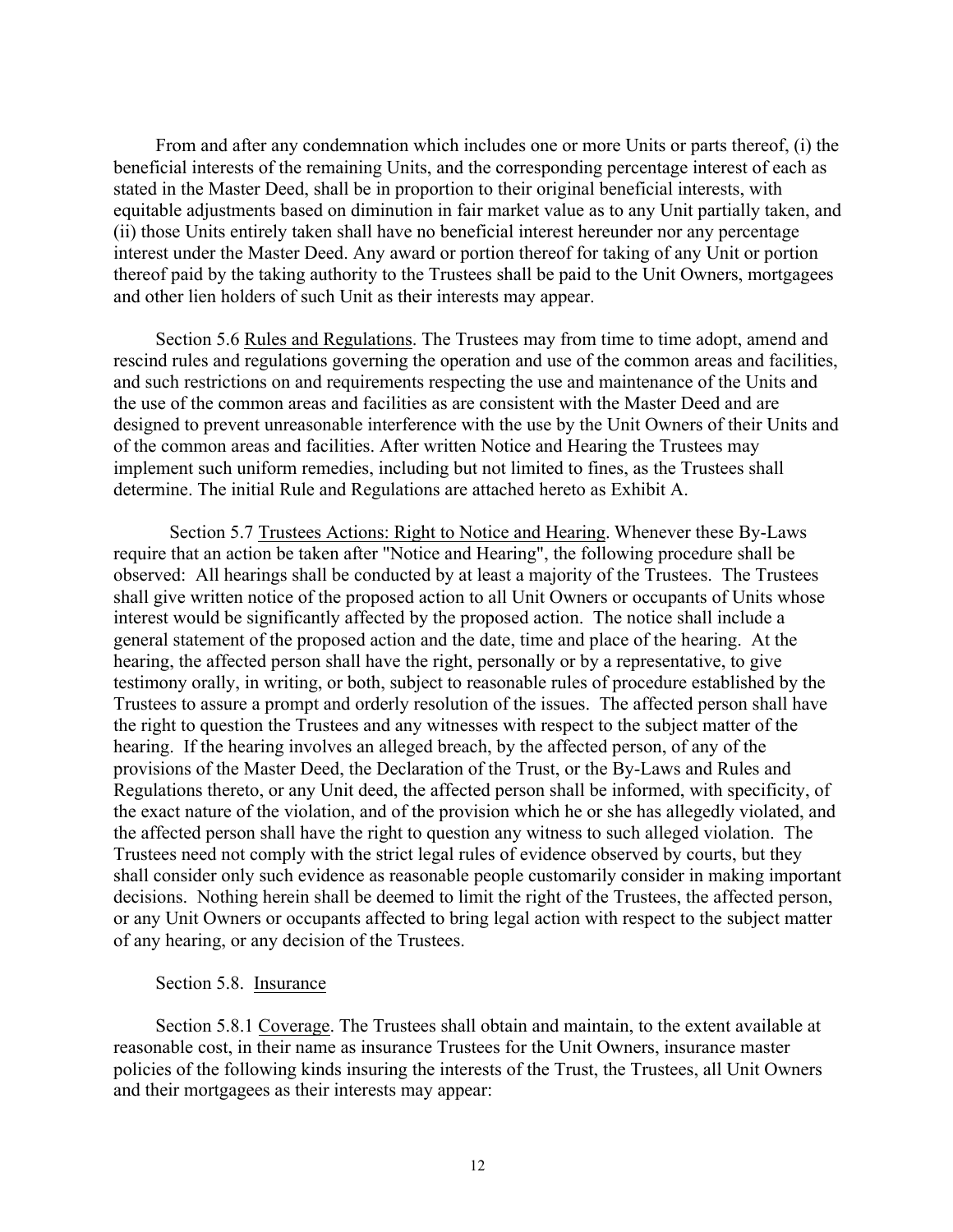A. Casualty Insurance. Casualty and physical damage insurance on the buildings and all other insurable improvements and betterments forming part of the Condominium (including all of the common areas and facilities and all of the Units and excluding only personal property of the Unit Owners therein), now existing or as they may from time to time be altered by amendment to the Master Deed, together with the service machinery, apparatus, equipment, personal property and supplies of the Condominium Trust, and installations located in the Condominium and existing for the provision of central services or for common use, in an amount not less than 100% of their full replacement value (exclusive of land, footings, excavations, foundations and such other like items as are normally excluded from coverage), against (1) loss or damage by fire and other hazards covered by the standard extended coverage endorsement and the standard "all risk" endorsement, and (2) such other hazards and risks as the Trustees from time to time in their discretion shall determine to be appropriate, including but not limited to sprinkler leakage, debris removal, cost of demolition, vandalism, malicious mischief, windstorm and water damage and plate glass damage. All policies of casualty and physical damage insurance shall also include standard so-called "construction code endorsements" including, if available, a Demolition Cost Endorsement, Contingent Liability from Operation of Building Laws Endorsement, and Increased Cost of Construction Endorsement, or their equivalent and Replacement Cost and Agreed Amount endorsements or their equivalents. All policies of casualty and physical damage insurance shall provide (to the extent such clauses are reasonably obtainable) (1) that such policies may not be canceled or substantially modified without at least thirty days prior written notice to all of the insured and each Unit mortgagee, and (2) that the coverage thereof shall not be terminated for nonpayment of premiums without thirty days notice to all of the insured and each Unit mortgagee. Certificates of such insurance and all renewals thereof, together with proof of payment of premiums, shall be delivered by the Trustees to Unit Owners and their mortgagees upon request at least ten days prior to the expiration of the then current policies.

B. Public Liability Insurance. Comprehensive public liability insurance including so-called "Broadening Endorsement" with Severability of Interest Endorsement or equivalent coverage covering all of the common areas and facilities and including protection against water damage liability, liability for non-owned and hired automobiles, liability for property of others, liability arising out of lawsuits relating to employment contracts to which the Trust is a party, elevator collision and such other risks as are customarily covered in similar projects, in each instance to the extent applicable to the Condominium, in such amounts as shall be determined by the Trustees, covering the Trust, the Trustees, the Unit Owners and any manager or managing agent of the Condominium, with limits of not less than a single limit of \$1,000,000 for claims for bodily injury or property damage arising out of one occurrence and with an endorsement to cover liability of any insured to other insured. Each such policy shall provide for at least 20 days prior written notice to all of the insured and each holder of a first mortgage covering a Unit before any cancellation or substantial modification thereof by the insurer.

C. Workmen's Compensation and Employer's Liability Insurance. Workmen's Compensation and employer's liability insurance covering employees, if any, of the Trust.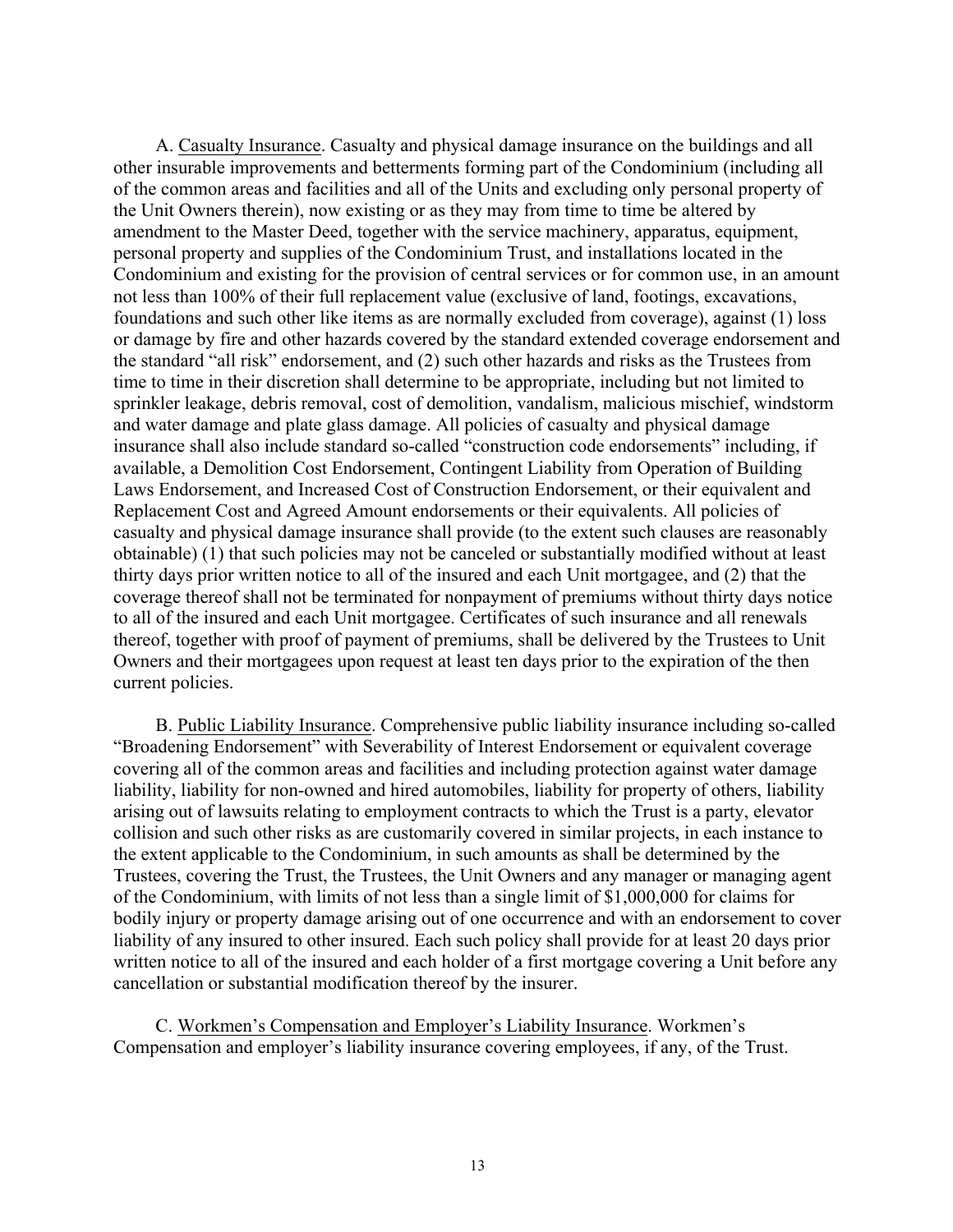D. Directors and Officers Liability Insurance. In the Trustees sole direction, Directors and Officers Liability Insurance covering the Trustees and other Unit Owners participating in the governance of the Condominium.

E. Other Insurance. In the Trustees sole discretion, such other insurance coverage as they shall deem desirable. If the Federal Home Loan Mortgage Corporation ("FHLMC") or the Federal National Mortgage Association ("FNMA") holds any interest in one or more first mortgages of Units in the Condominium, upon the written request of FHLMC, FNMA or the holder of record of a first mortgage on a Unit, the Trustees shall purchase, to the extent available, such other insurance coverage as may be required from time to time by FHLMC or FNMA as applicable.

Section 5.8.2 Payment to Trustees in Case of Loss. Such master policies shall provide that all casualty loss proceeds thereunder shall be paid to the Trustees as insurance trustees under these by-laws. The duty of the Trustees as such insurance trustees shall be to receive such proceeds as are paid and to hold, use and disburse the same for the purposes stated in this Section and Sections 5.5. If repair or restoration of the damaged portions of the Condominium is to be made, all insurance loss proceeds shall be held in shares for the Trust and the owners of damaged Units in proportion to the respective costs of repair or restoration of the common areas and facilities and the damaged Units, in proportion to the respective costs of repair or restoration of the common areas and facilities and the damaged Units, and with any excess of any such share of the proceeds above such costs of repair or restoration to be paid to the Trust or Unit Owners for whom held upon completion of repair or restoration; but if pursuant to Section 5.5 restoration or repair is not to be made, all insurance loss proceeds shall be held as common funds of the trust and applied for the benefit of Unit Owners in proportion to their beneficial interests in the Trust if the Condominium is totally destroyed, and, in the event of partial destruction, after payment for such restoration of the common areas and facilities as the Trustees may determine, to those Unit Owners who have suffered damage in proportion to damages suffered by them. Such application for the benefit of Unit Owners shall include payment directly to a Unit Owner's mortgagee if the mortgage with respect to such Unit so requires.

Section 5.8.3 Other Provisions of Insurance Policies. In addition to the coverage and provisions set forth in Section 5.8.1, the Trustees shall, in their discretion, see that all policies of physical damage insurance: (1) contain waivers of subrogation by the insurer as to claims against the Condominium, the Trustees, their employees, Unit Owners and members of the family of any Unit Owner who reside with the Unit Owner, except in cases of arson and fraud; (2) contain a waiver of defense of invalidity on account of the conduct of any of the Unit Owners over which the Trustees have no control; (3) provide that the policies shall be primary and that in no event shall the insurance under the policies be brought into contribution with insurance purchased individually by Unit Owners or their mortgagees; and (4) exclude policies obtained by individual Unit Owners from consideration under any "no other insurance" clause. The Trustees may include a deductible provision up to \$5,000 in their discretion and in such greater amounts as may be authorized by the owners of all Units in writing or by majority vote at any Unit Owners meeting.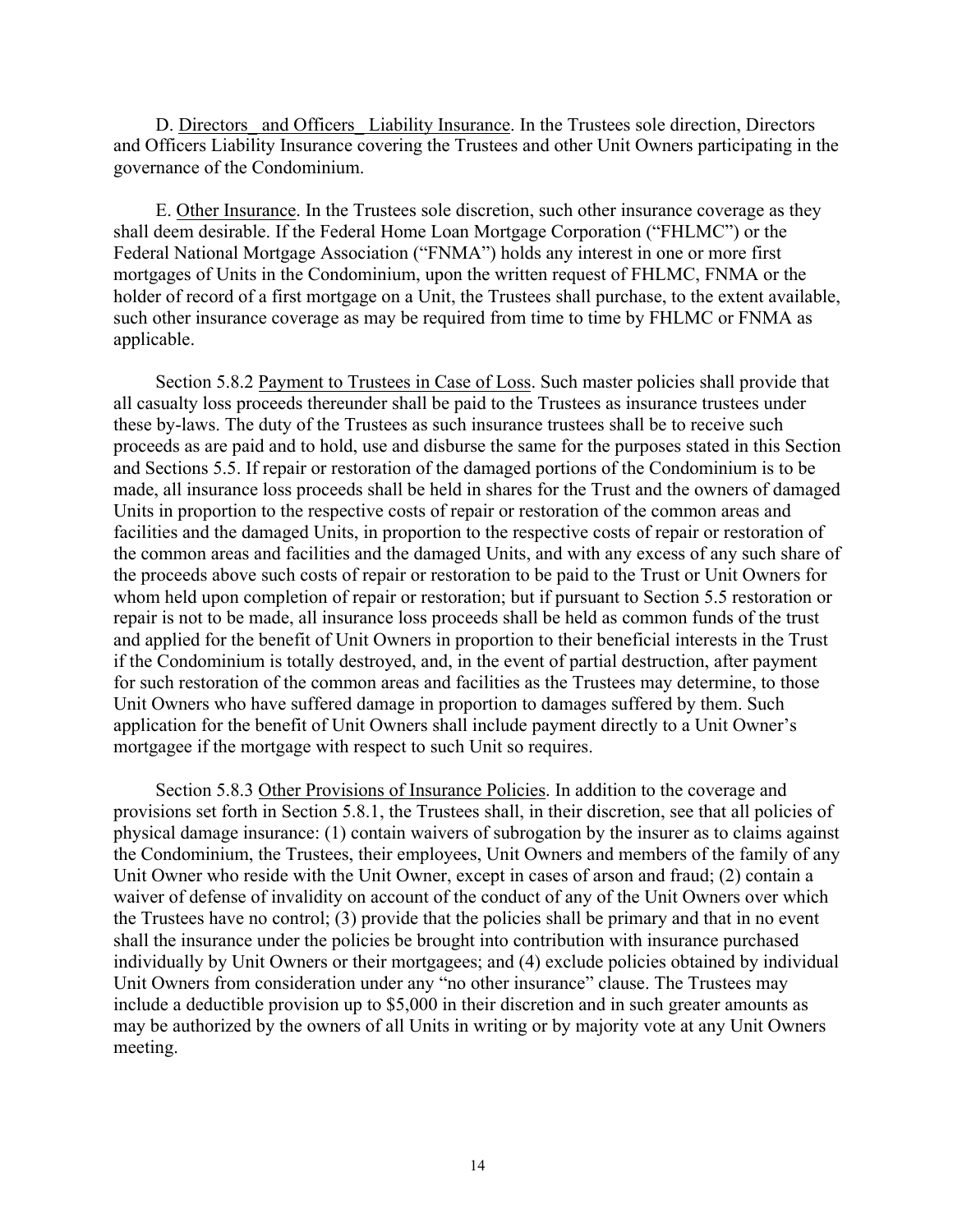Section 5.8.4 Unit Owners Insurance and Responsibility for Increase in Premiums of Master Policy. Each Unit Owner may (and is solely responsible to) obtain additional insurance for his or her own benefit, including without limitation personal property, public liability and loss assessment insurance, at his or her own expense. No policy may be written so as to decrease the coverage under any of the master policies obtained by the Trustees and each Unit Owner hereby assigns to the Trustees the proceeds of any such policy to the extent that any such policy does in fact result in a decrease in such coverage, said proceeds to be applied pursuant to the terms of this Section 5.8ff. as if produced by such coverage. Copies of all such policies (except policies covering only personal property of individual Unit Owners) shall be filed with the Trustees.

Section 5.8.5 Insurance a Common Expense. The cost of the insurance purchased in accord with this Sections 5.8 shall be a common expense assessable and payable as provided in Section 5.4.

### Section 5.9 Meetings

Section 5.9.1 Meetings of Trustees. The Trustees shall meet annually on the date of the annual meeting of the Unit Owners and at such meeting may elect a President, Treasurer, Secretary and any other officers they deem expedient. Other meetings may be called by any Trustee and in such other manner as the Trustees may establish, provided however, that written notice of each meeting stating the place, day and hour thereof shall be given at least two days before such meeting to each Trustee. If the Trustees fix a schedule of regular meetings, no notice of such meetings is required. Attendance by two (2) Trustees then in office shall constitute a quorum at all meetings. Such meetings shall be conducted in accordance with such rules as the Trustees may adopt.

Section 5.9.1.1 Trustees Votes. Each Trustee shall have one vote.

Section 5.9.2 Meetings of Unit Owners. There shall be an annual meeting of the Unit Owners on the third Sunday in September in each year at 8:00 P.M. (or on such other day and time at least once each calendar year as may be designated by the Trustees). Special meetings (including a meeting in lieu of a passed annual meeting) of the Unit Owners may be called at any time by the Trustees and shall be called by them for any purpose upon the written request of any two (2) Unit Owners. Written notice of any meeting designating a reasonable place and the day and hour thereof shall be given by the Trustees to the Unit Owners at least seven days prior to the date so designated. Whenever at any meeting the Trustees propose to raise any matter requiring approval by the Unit Owners, the notice of the meeting shall identify such matter and the fact that Unit Owner approval therefor will be sought. Presence in person or by proxy of two Unit Owners shall constitute a quorum.

Section 5.9.3 Unit Owner Action by Consent in Lieu of Meetings. The Unit Owners may take any action requiring a vote without a meeting only by unanimous written consent. At all meetings of the Unit Owners and concerning all consent to meetings, each Unit Owner shall have one vote. Each Unit shall only be entitled to one vote.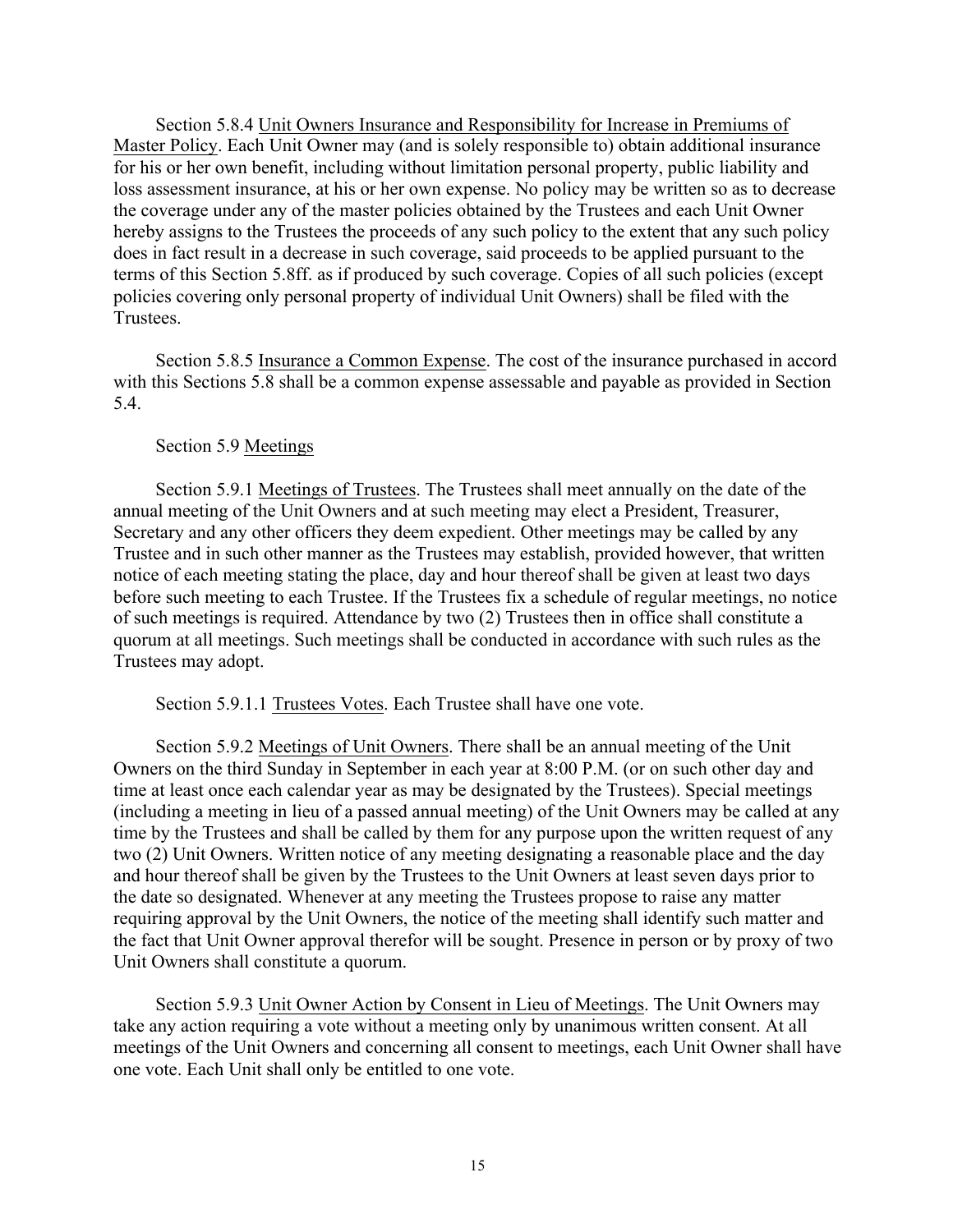Section 5.10 Trustees Records of Unit Owners and Unit Mortgagees Deemed Conclusive. On each transfer of an ownership interest in or the grant of any mortgage on a Unit, the person or persons acquiring the interest or mortgage shall have the duty to give the Trustees written notice of their interest or mortgage in the Unit and, in the case of persons acquiring an ownership interest, of the correct name of all the owners of the Unit and, of any mortgagee thereof. Unless otherwise required by law, records of owners and mortgagees maintained by the Trustees shall be conclusive for all purposes, including without limitation, for all notices to Unit Owners, for owners meetings and all owner votes and for amendments to the Master Deed and this Condominium Trust; and the Trustees may, but shall have no obligation to, examine the records of the Registry of Deeds to determine ownership of Units. Unless otherwise required by law, all actions, including without limitation amendments to this Trust or to the Master Deed of the Condominium, shall be valid if taken by the requisite number of Unit Owners as they appear on the Trustees records of ownership; provided, as to the actions recorded with the Registry of Deeds, that the Trustees so certify under oath and such certificate is recorded with the Registry of Deeds.

Section 5.10.1 Notices to Unit Owners. Every notice to any Unit Owner required under the provisions of this Trust or which may be deemed by the Trustees necessary or desirable in connection with the execution of the trust created hereby or which may be ordered in any judicial proceeding shall be deemed sufficient and binding if given in writing by one or more of the Trustees to such Unit Owner by mailing it, postage prepaid, addressed to such Unit Owner at his or her address as it appears upon the records of the Trustees if other than at his or her Unit or by mailing or delivering it to the Unit if such Unit appears as the Unit Owners address or if no address appears, at least seven days prior to the date fixed for the happening of the matter, thing or event of which such notice is given. The Owner(s) of each Unit shall have the responsibility of providing the Trustees with any address other than the Unit to which the Owner(s) desire notices to be mailed.

Whenever at any meeting the Trustees propose to submit to the Unit Owners any matter with respect to which specific approval of, or action by, the Unit Owners is required by law or this Trust, the notice of such meeting shall so state and reasonably specify such matter.

Section 5.11 Inspection of Books: Reports to Unit Owners. Books, accounts and records of the Trustees shall be open to inspection to any one or more of the Trustees, the Unit Owner(s) and first mortgagee of any Unit and insurers and guarantors of said mortgage at all reasonable times. The Trustees shall, as soon as reasonably possible after the close of each fiscal year, or more often if convenient to them, submit to the Unit Owners a report of the operations of the Trust for such year. If the Trustees so determine or if any Unit Owner so requests in writing to the Trustees, the report shall include financial statements by a certified public accountant which may, but need not be certified, as the Trustees shall determine, and shall be in such summary form and only such detail as the Trustees shall deem proper; provided, however, that at the written request of any first mortgagee, the Trustees shall cause audited financial statements to be prepared. Any person who has been furnished with such report and shall have failed to object thereto by notice in writing to the Trustees given by registered mail within a period of one month of the date of his or her receipt of the report shall be deemed to have assented thereto.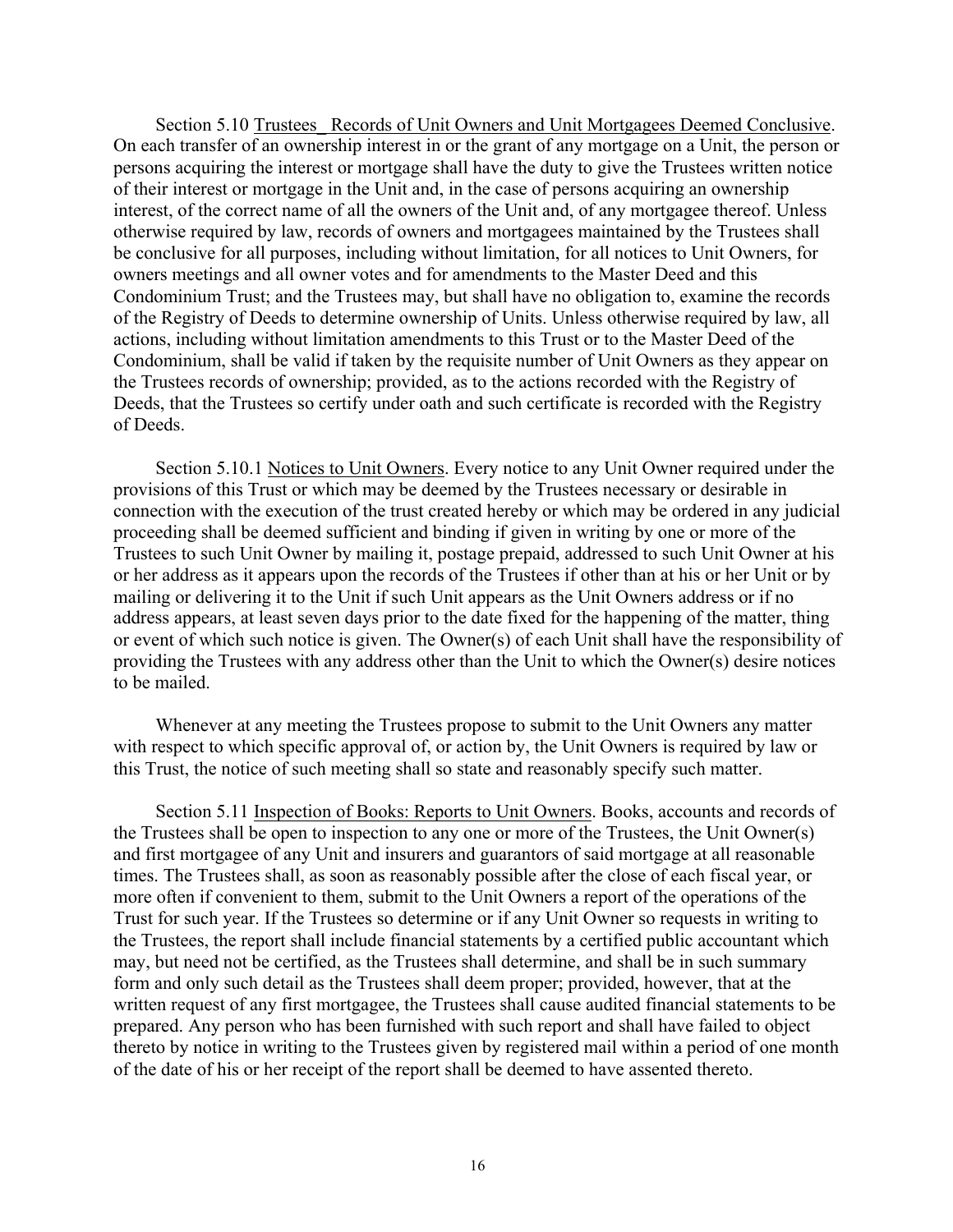Section 5.12 Checks, Notes, Drafts and Other Instruments. Checks, notes, drafts and other instruments for the payment of money drawn or endorsed in the names of the Trustees or of the Trust may be signed by any two Trustees (or by one Trustee if there is only one), or by any person or persons to whom such power may at any time or from time to time have been delegated by majority vote as set forth in Section 3.2 of the Trust.

Section 5.13 Fiscal Year. The fiscal year of the Trust shall be the year ending with the last day of December or such other date as may from time to time be determined by the Trustees.

### **ARTICLE VI**

# RIGHTS AND OBLIGATIONS OF THIRD PARTIES DEALING WITH THE TRUSTEES

Section 6.1 Reliance on Identity of Trustees. No purchaser, mortgagee, lender or other person dealing with the Trustees as they then appear on record in the Registry of Deeds shall be bound to ascertain or inquire further as to the persons who are then Trustees under this Trust, or be affected by any notice, implied, constructive or actual, otherwise than by a certificate thereof signed by one or more or the persons appearing of record in the Registry of Deeds as Trustees, and such record or certificate shall be conclusive evidence of the personnel of the Trustees, and of any changes therein. The receipts of the Trustees for monies or things paid or delivered to any one or more of them, shall be effectual discharges therefrom to the persons paying or delivering the same and no person from whom the Trustees, or any one or more of them, shall receive any money, property or other credit shall be required to see to the application thereof. No purchaser, mortgagee, lender or other person dealing with the Trustees or with any real or personal property which then is or formerly was Trust property shall be bound to ascertain or inquire as to the existence or occurrence of any event or purpose in or for which a sale, mortgage, pledge or charge is herein authorized or directed, or otherwise as to the purpose or regularity of any of the acts of the Trustees, and any instrument of appointment of a new Trustee or resignation or removal of an old Trustee purporting to be executed by the Trustees, Unit Owners or other persons required by this Trust to execute the same, shall be conclusive in favor of any such purchaser or other person dealing with the Trustees of the matters therein recited relating to such discharge, resignation, removal or appointment or the occasion thereof.

Section 6.2 No Personal Liability In Trustees. No recourse shall at any time be had under or upon any note, bond, contract, order, instrument, certificate, undertaking, obligation, covenant or agreement, whether oral or written, made, issued or executed by the Trustees or by any agent or employee of the Trustees, or by reason of anything done or omitted to be done by or on behalf of them or any of them, against the Trustees individually, or against any such agent or employee, or against any beneficiary, either directly or indirectly, by legal or equitable proceedings, or by virtue of any suit or otherwise, and all persons extending credit to, contracting with or having any claim against the Trustees shall look only to the Trust property for any debt, damage, judgment or decree, or of any money that may otherwise become due or payable to them from the Trustees, so that neither the Trustees nor the beneficiaries, present or future, shall be personally liable therefor; provided, however, that nothing herein contained shall be deemed to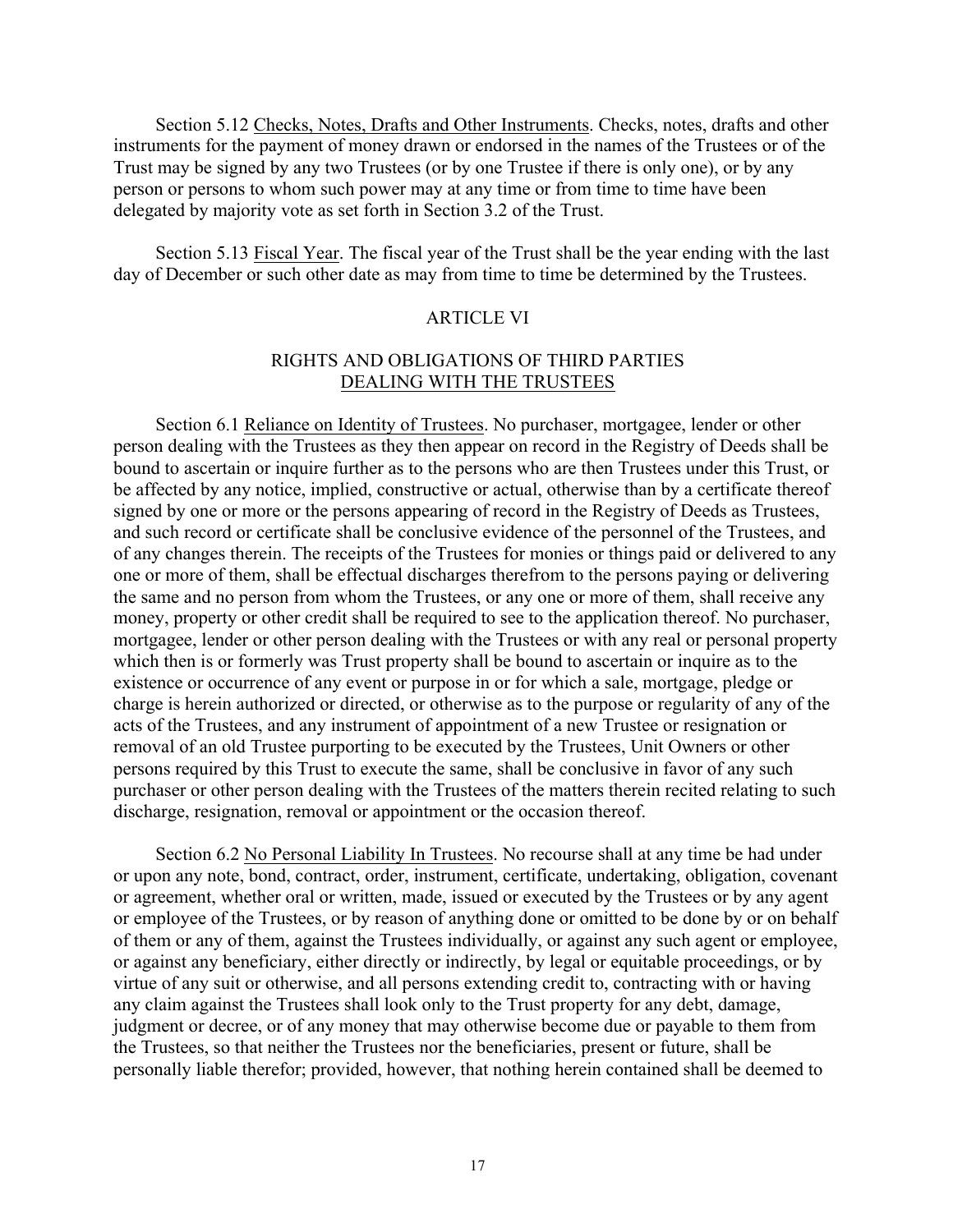limit or impair the liability of Unit Owners or the indemnity of the Trustees under provisions of Section 3.8 of this Trust or under provisions of Chapter l83A.

Section 6.3 All Obligations Subject to This Trust. Every note, bond, contract, order, instrument, certificate, undertaking, obligation, covenant or agreement, whether oral or written, made, issued or executed by the Trustees, or by any agent or employee of the Trustees, shall be deemed to have been entered into subject to the terms, conditions, provisions and restrictions of this Trust, whether or not express reference shall have been made to this instrument.

Section 6.4 Further Matters of Reliance. This Declaration of Trust and any amendments to this Trust and any certificate required by the terms of this Trust to be recorded and any other certificate or paper signed by the Trustees or any of them which it may be deemed desirable to record shall be recorded with the Registry of Deeds and such record shall be deemed conclusive evidence of the contents and effectiveness thereof according to the tenor thereof and all persons dealing in any manner whatsoever with the Trustees, the Trust property or any beneficiary thereunder shall be held to have notice of any alteration or amendment of this Declaration of Trust, or change of Trustee or Trustees, when the same shall be recorded with the Registry of Deeds. Any certificate signed by two Trustees in office at the time (only one Trustee if there is only one at the time), setting forth as facts any matters affecting the Trust, including statements as to who are the beneficiaries, as to what action has been taken by the beneficiaries and as to matters determining the authority of the Trustees, or any one of them to do any act, when duly acknowledged and recorded with the Registry of Deeds shall be conclusive evidence as to the existence of such alleged facts in favor of all third persons, including the Trustees acting in reliance thereon. Any certificate executed by one or more of the Trustees hereunder setting forth the existence of any facts, the existence of which is necessary to authorize the execution of any instrument or the taking of any action by such Trustee or Trustees, as the case may be, shall, as to all persons acting in good faith in reliance thereon be conclusive evidence of the truth of the statements made in such certificate, the existence of the facts therein set forth and the existence of the authority of such Trustee(s) to execute and deliver the designated instrument on behalf of the Trust.

Section 6.5 Common Expenses in Event of Unit Mortgage Foreclosure. Except as provided in Chapter 183A, Section 6, (including without limitation the Common Area charges "Superlien" effectuated by Chapter 400 of the Acts of 1992) any first mortgagee who comes into possession of a Unit pursuant to the remedies provided in its mortgage, by foreclosure of such mortgage or by deed in lieu of foreclosure shall take such Unit free of any claims for unpaid common expenses or assessments against such Unit which accrue prior to the time such mortgagee comes into possession of such Unit and after the date such mortgage was recorded in the Registry of Deeds (except for a *pro rata* share of such assessments or charges resulting from a *pro rata* reallocation of such assessments or charges to all Units including the mortgaged Unit).

Section 6.6 Common Expenses Certificates. Notwithstanding any other provision of this Article VI, any certificate setting forth the amount of unpaid common expenses assessed as a lien against any Unit as provided by subsection (d) of Section 6 of Chapter 183A shall be conclusive evidence of the facts stated therein if signed by any two Trustees then in office (or one if there be only one in office).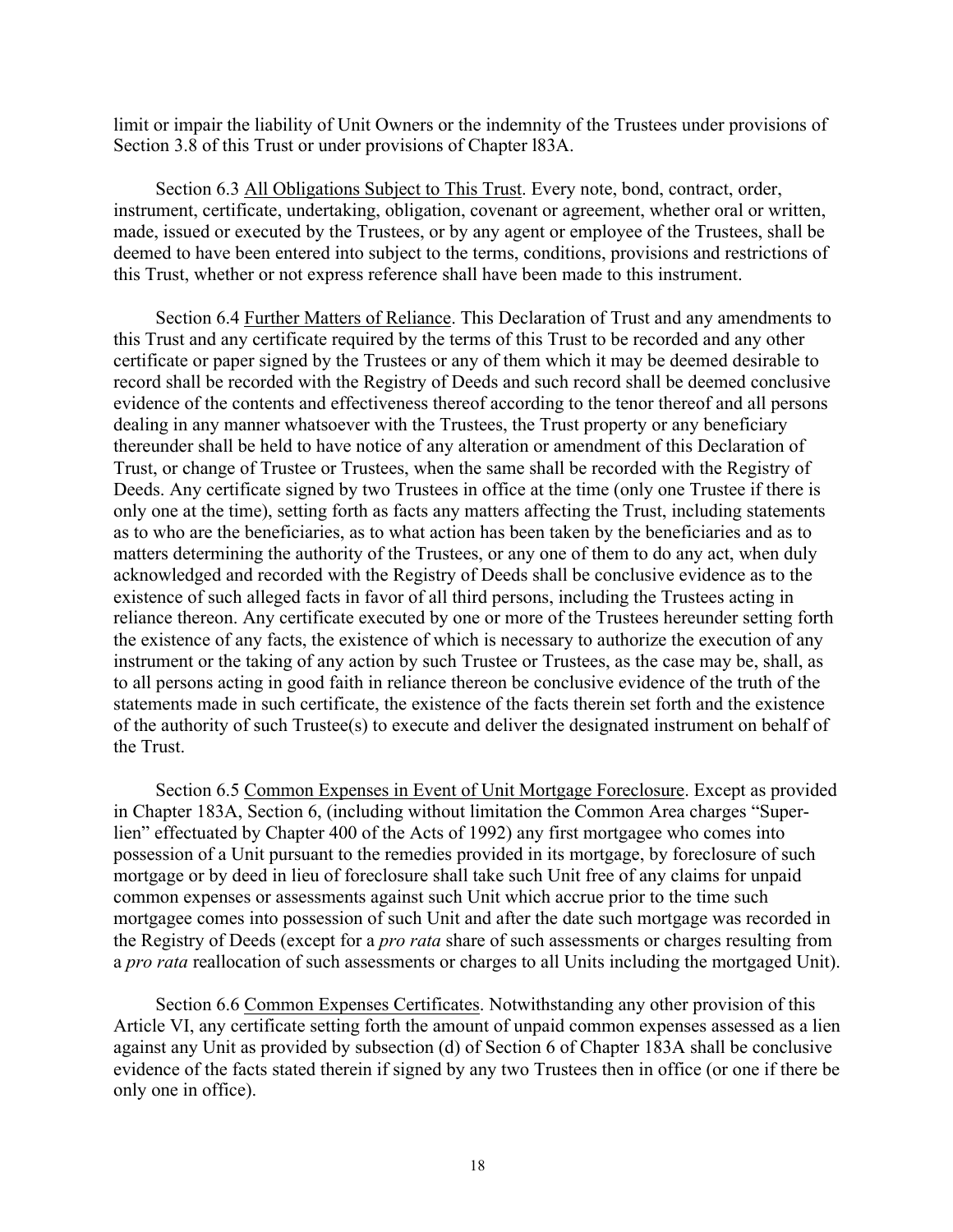Section 6.7 Federal Home Loan Mortgage Corporation and Federal National Mortgage Association Compliance.

To the extent required to qualify mortgages of Units in the Condominium for sale to the Federal National Mortgage Association ("FNMA") and the Federal Home Loan Mortgage Corporation ("FHLMC") under prevailing rules and regulations, the following provisions shall apply notwithstanding any other provision of this Condominium Trust or the Master Deed.

(a) Except as provided herein or in the Master Deed with regard to the connection, regrouping, alteration, subdivision, or modification of Units, or by statute, in case of condemnation or substantial loss to the Units and/or common areas and facilities of the Condominium, unless at least 75% of the first mortgage lenders holding mortgages on individual Units in the Condominium (based upon one vote for each first mortgage owned) and representing at least 75% in percentage interest of the mortgaged units in the Condominium, have given their prior written approval, neither the Unit Owners nor the Trustees of the Condominium Trust, by amendment to this Condominium Trust or otherwise, shall:

(i) by act or omission, seek to abandon or terminate the Condominium;

(ii) change the pro-rata interest or obligations of any individual Unit for the purposes of: (a) levying assessments or charges or allocating distributions of hazard insurance proceeds or condemnation awards; or (b) determining the pro-rata share of ownership of each Unit in the common areas and facilities;

- (iii) partition or subdivide any Unit;
- (iv) by act or omission, seek to abandon, partition, subdivide, encumber, sell or transfer the common areas and facilities, provided, however, that the granting of easements for public utilities or for other public purposes consistent with the intended use of the common areas and facilities by the Condominium shall not be deemed an action for which any prior approval of a mortgagee shall be required under this subsection; and
- (iv) use hazard insurance proceeds for losses to any property of the Condominium (whether to Units or to common areas and facilities) for other than the repair, replacement or reconstruction of such property of the condominium.

(b) Except as provided in 183A, Section 6, all as amended (including without limitation Chapter 400 of the Acts of 1992) any first mortgagee who obtains title to a Unit by foreclosure or pursuant to any other remedies provided in the mortgage or by law will not be liable for such Unit's unpaid common charges or dues which accrued subsequent to the recording of such mortgage and prior to such acquisition of title to such Unit by the mortgagee.

(c) No provision of this Condominium Trust shall be construed to give a Unit Owner or any other party priority over any rights of the first mortgagee of a Unit pursuant to its mortgage in the case of a distribution to such Unit Owner of insurance proceeds or condemnation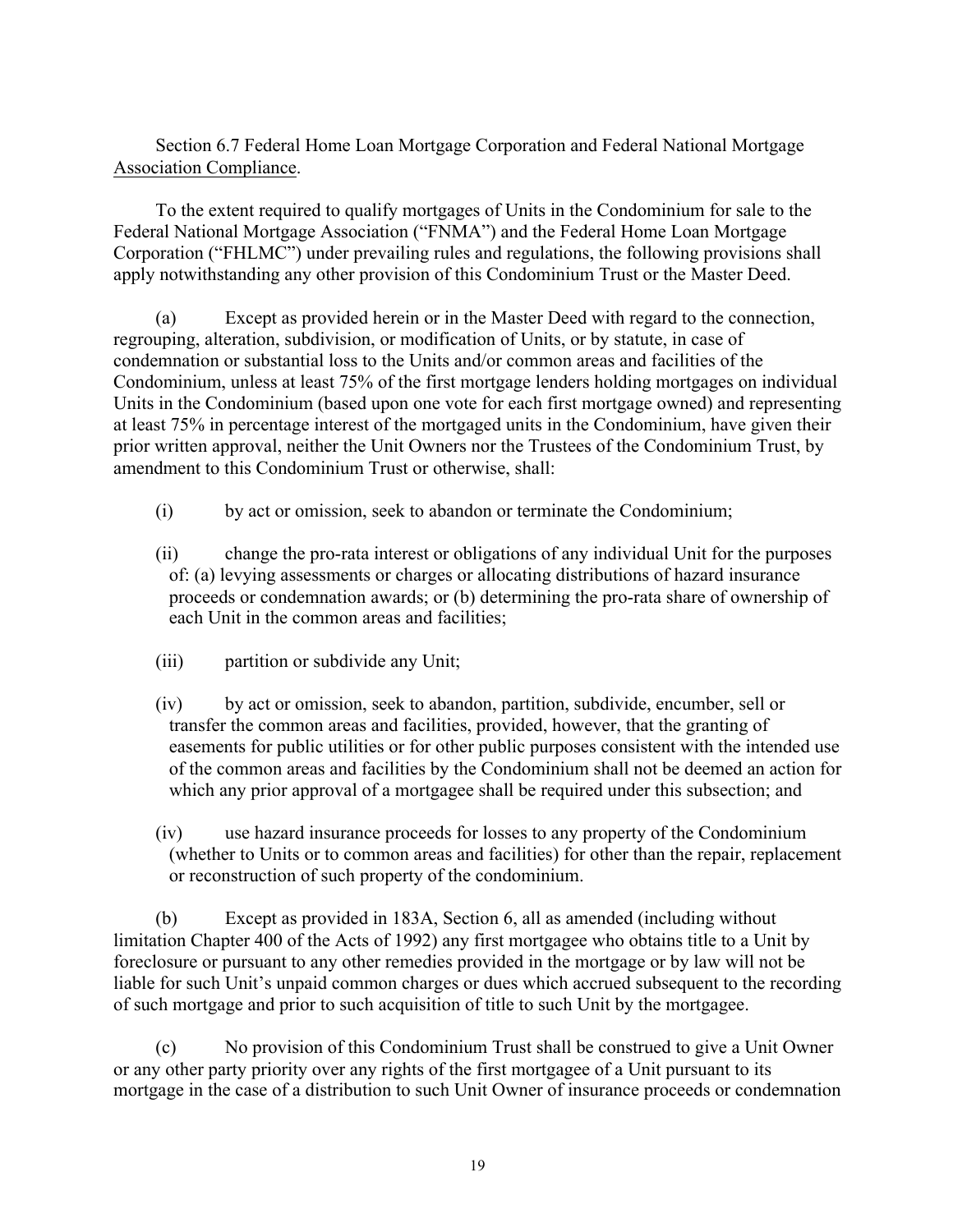awards for losses to or a taking of such Unit and/or the common areas and facilities of the Condominium.

(d) No agreement for professional management of the Condominium or any other contract with Declarant may exceed a term of three years, and any such agreement shall provide for termination by either party without cause and without payment of a termination fee on up to ninety days written notice.

(e) Any holder, insurer and guarantor of a first mortgage on a Unit, upon written request to the Trustees of the Condominium Trust, which includes its name and address and the Unit against which the mortgage in question has been placed, will be entitled to timely written notice of:

- (i) any condemnation or casualty loss that affects either a material portion of the Condominium or the Unit on which it holds the mortgage;
- (ii) any 60-day delinquency in the payment of assessments or charges owed by the owner of the Unit on which it holds the mortgage;
- (iii) a lapse, cancellation or material modification of any insurance policy or fidelity bond maintained by the Condominium Trust; and
- (iv) any proposed action that requires the consent of a specified percentage of "Eligible Mortgage Holders", as hereinafter defined.

(f) Unless Unit Owners representing at least 75 percent of all allocated percentage interest in the common elements, and at least 75 percent (by allocated percentage interest) of the "Eligible Mortgage Holders", as hereinafter defined, have given their prior approval, no amendment to the Master Deed or the Condominium Trust shall be adopted which would make any material change (i.e. other than amendments by way of correcting technical error or clarification) with respect to any of the following matters:

- (i) voting rights;
- (ii) assessments, assessment liens or subordination of assessment liens;
- (iii) reserves for maintenance, repair and replacement of common areas;
- (iv) responsibility for maintenance and repairs;
- (v) reallocation of interest in the general or limited common areas, or right to their use;
- (vi) convertibility of Units into common areas or vice versa;

(vii) expansion or contraction of the Condominium, or the addition, annexation or withdrawal of property to or from the Condominium;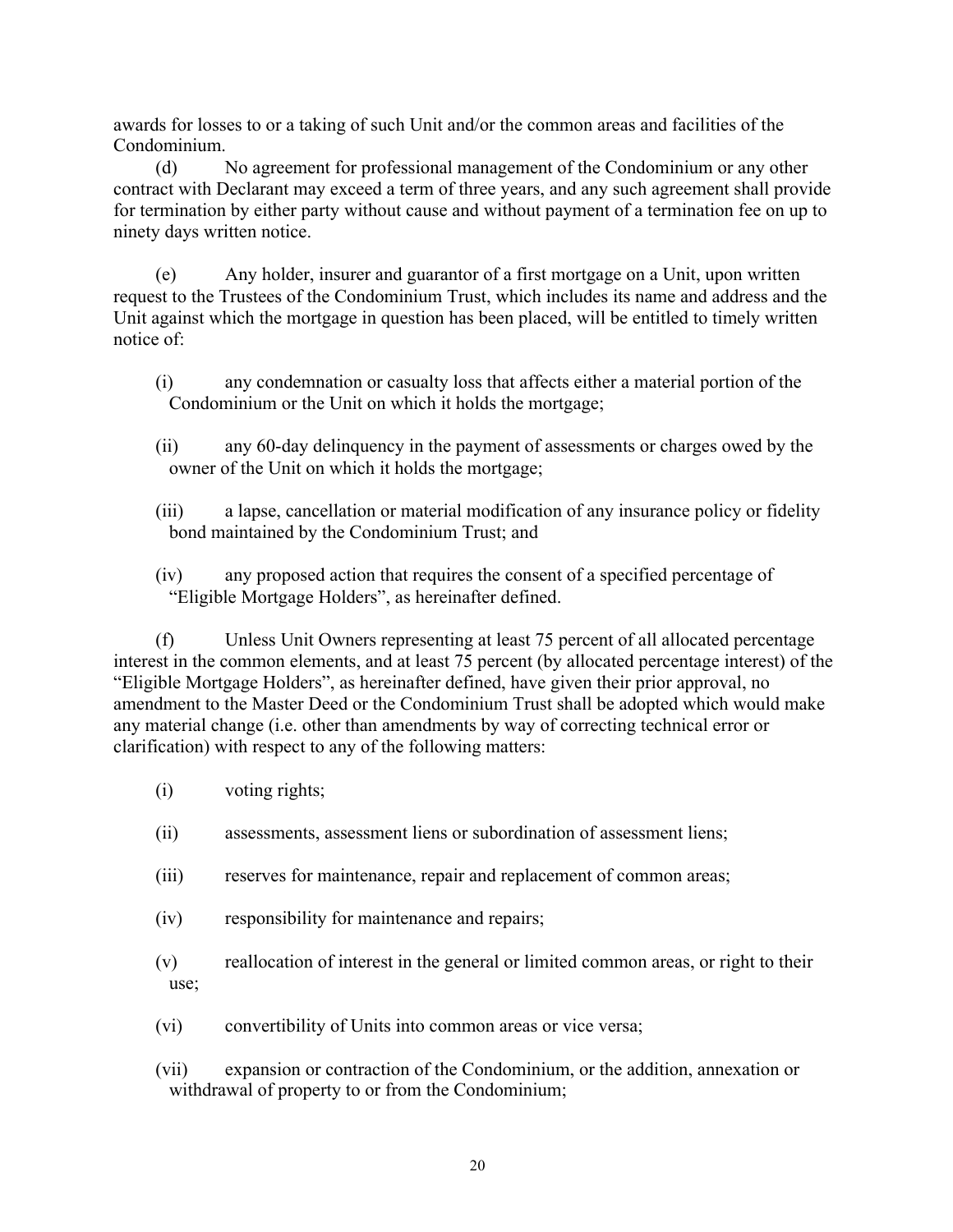- (viii) insurance or fidelity bonds;
- (ix) leasing of Units;
- (x) imposition of any restrictions on a Unit Owner's right to sell or transfer his or her Unit;
- (xi) a decision by the Condominium Trust to establish self management when professional management had been required previously by an Eligible Mortgage Holder;
- (xii) restoration or repair of the Condominium property (after a casualty loss or partial condemnation) in a manner other than that specified in the Master Deed and the Condominium Trust;
- (xiii) any action to terminate the Condominium after substantial destruction or condemnation; and
- (xiv) any provisions that expressly benefit mortgage holders, insurers or guarantors.

An "Eligible Mortgage Holder" is any holder of a first mortgage on a Unit who has requested in writing that the Condominium Trust notify it of any proposed action that requires the approval of a specified percentage of Eligible Mortgage Holders or first mortgagees, in accordance with FNMA regulations. Any Eligible Mortgage Holder that does not deliver or post to the Condominium Trust a negative response within sixty (60) days of a written request from the Trustees provided by  $1<sup>st</sup>$  class mail and certified mail, return receipt requested, for approval of any non-material addition or amendment pursuant to this subsection (f), shall be deemed to have consented to the addition or change set forth in such request. An affidavit by the Trustees referring to this section, when recorded at the Registry of Deeds shall be conclusive against all persons as to the facts set forth therein.

The Trustees intend that the provisions of this Section 6.7 and all other provisions of this Condominium Trust, including Sections 5.4.2 and 5.8.1, comply with the requirements of FHLMC and FNMA with respect to condominium mortgage loans and, except as otherwise required by the provisions of General Laws Chapter 183A, all questions with respect thereto shall be resolved consistent with that intention. In the event of any conflict between the percentage requirements of FNMA, FHLMC, other sections of the Master Deed and Condominium Trust and General Laws Chapter 183A with respect to any action or non-action to be taken or omitted by the Unit Owners or the Trustees, or with respect to any other matter, the greater percentage requirement shall control. The provisions of this Section 6.7 and Sections 5.4.2 and 5.8.1 may not be amended without the prior written approval of first mortgage lenders representing at least 75 percent in number and percentage interest of the mortgaged Units in the Condominium, and 75 percent in percentage interest of the Owners of Units in the Condominium.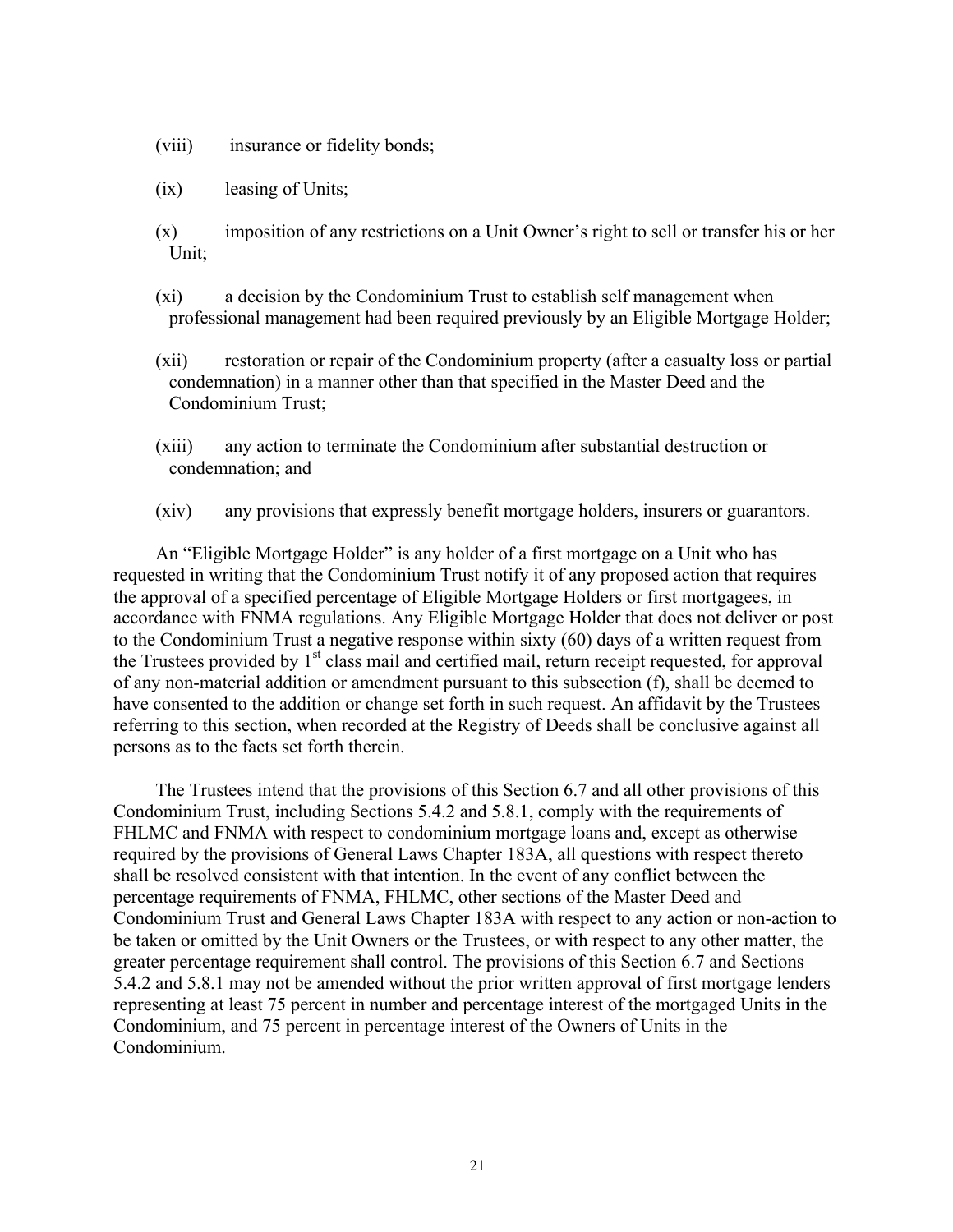# ARTICLE VII

### AMENDMENTS AND TERMINATION

Section 7.1 Amendments. Except as stated in Section 6.7, the Trustees, with the consent in writing of Unit Owners entitled to not less than 75% of the beneficial interest in this Trust, may at any time and from time to time amend, alter, add to, or change this Declaration of Trust in any manner or to any extent, the Trustees first, however, being duly indemnified to their reasonable satisfaction against outstanding obligations and liabilities, provided always, however, that no such amendment, alteration, addition or change (a) according to the purport of which the percentage of the beneficial interest hereunder of any Unit Owner would be altered or in any manner or to any extent whatsoever modified or affected so as to be different from the percentage of the individual interest of such Unit Owner in the common areas and facilities as set forth in the Master Deed, and any amendment thereto, or which would render this Trust contrary to or inconsistent with any requirements or provisions of Chapter 183A, shall be valid or effective; and (b) according to the purport of which would eliminate, impair or otherwise adversely affect any rights special to the Declarant (i.e. not appertaining generally to all Unit Owners) shall be of any force or effect unless assented to in writing by the Declarant. Any amendment, alteration, addition or change pursuant to the foregoing provisions of this paragraph shall become effective upon the recording with the Registry of Deeds of an instrument of amendment, alteration, addition or change as the case may be, signed, sealed and acknowledged in the manner required in Massachusetts for the acknowledgement of deeds by any two Trustees, if there be at least two then in office (or one Trustee if there be only one in office), setting forth in full the amendment, alteration, addition or change and reciting the consent of the Unit Owners required by this Trust to consent thereto. Such instrument, so executed and recorded, shall be conclusive evidence of the existence of all facts and of compliance with all prerequisites to the validity of such amendment, alteration, addition or change whether stated in such instrument or not, upon all questions as to title or affecting the rights of third persons and for all other purposes. Nothing in this paragraph shall be construed as making it obligatory upon the Trustees to amend, alter, add to or change the Declaration of Trust upon obtaining the necessary consent as herein provided.

Notwithstanding the aforesaid, the reserves for itself and any successors to the Declarant's interest in the Condominium during such time as the Declarant is entitled to appoint a majority of the Trustees of the Condominium Trust the right, without the consent or signature of any other Unit Owner, to amend this Condominium Trust to: (1) conform it with the requirements of the Federal Home Loan Mortgage Corporation or the Federal National Mortgage Association as they may apply to the Condominium or (2) correct clerical or scrivener's errors.

Section 7.2 Termination. The Trust hereby created shall terminate only upon the removal of the Condominium from the provisions of Chapter 183A in accordance with the procedure therefor set forth in Section 19 thereof.

Section 7.3 Disposition of Trust Property Upon Termination. Upon the termination of this Trust, the Trustees may, subject to and in accordance with the provisions of Chapter 183A, sell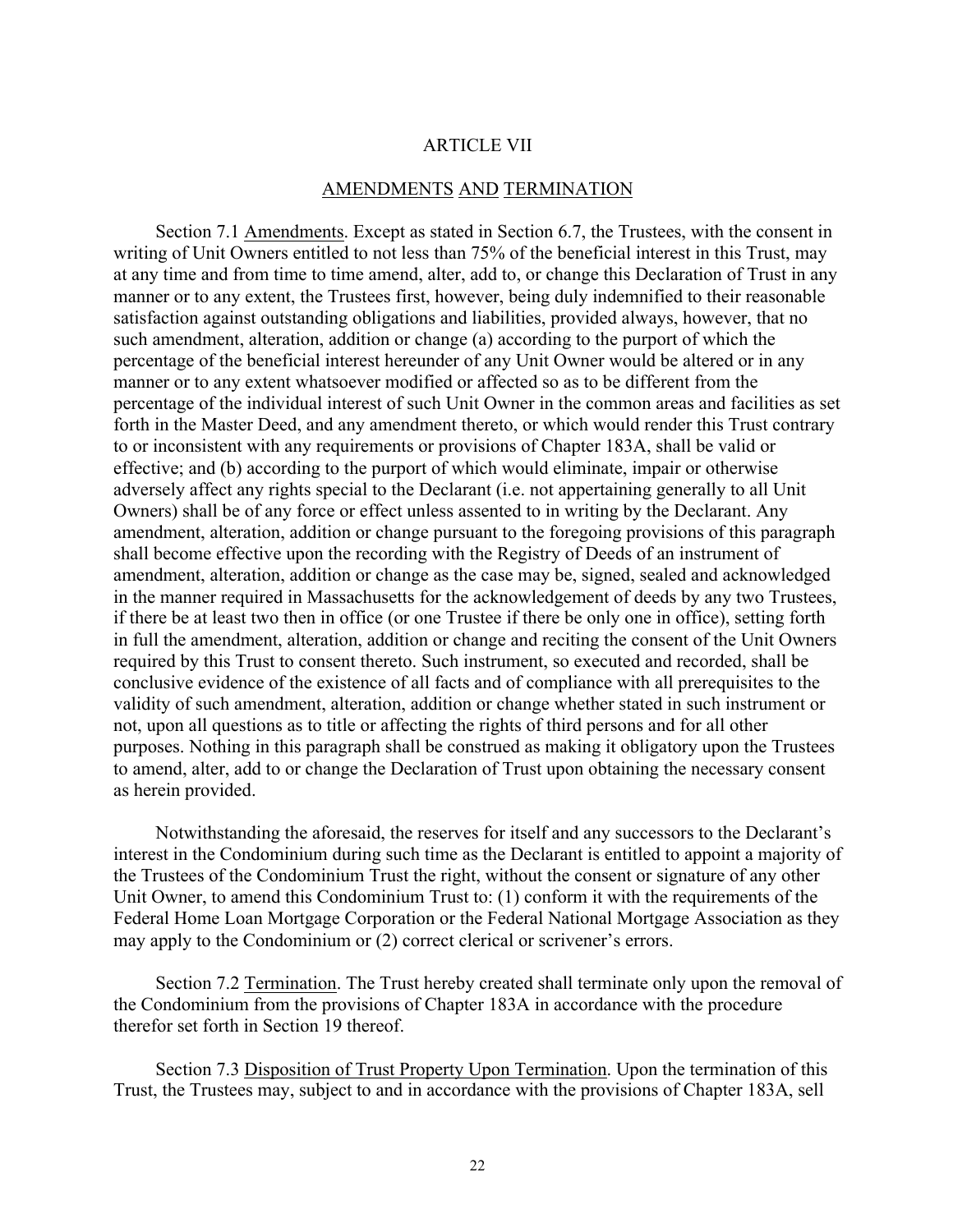and convert into money the whole of the Trust property, or any part thereof, and, after paying or retiring all known liabilities and obligations of the Trustees and providing for indemnity against any other outstanding liabilities and obligations, shall divide the proceeds thereof among, and distribute in kind, at valuations made by them which shall be conclusive, all other property then held by them in trust hereunder, to the Unit Owners according to their respective beneficial interest stated in this Trust. In making any sale under this Section, the Trustees shall have power to sell by public auction or private sale or contract and to buy in or rescind or vary any contract of sale and to resell without being answerable for loss and, for said purposes, to do all things, including the execution and delivery of instruments, as may by their performance thereof be shown to be in their judgment necessary or desirable in connection therewith. The powers of sale and all other powers herein given to the Trustees shall continue as to all property at any time remaining in their hands or ownership, even though all times herein fixed for distributions of Trust property may have passed.

#### ARTICLE VIII

#### MISCELLANEOUS

Section 8.1 Construction. In the constructions hereof, whether or not so expressed, words used in the singular or in the plural respectively include individuals, firms, associations, companies (joint stock or otherwise), trusts and corporations unless a contrary intention is reasonably required by the subject matter or context. The title headings of different parts hereof are inserted only for convenience of reference and are not to be taken to be any part hereof or to control or affect the meaning, construction, interpretation or effect hereof. All the trusts, powers and provisions herein contained shall take effect and be construed according to the laws of the Commonwealth of Massachusetts. Unless the context otherwise indicates, words defined in Chapter 183A shall have the same meaning here.

Section 8.2 Waiver. The provisions of this Trust shall be waived only in writing by the party charged therewith, and not by conduct, no matter how often repeated.

Section 8.3 Partial Invalidity. The invalidity of any provision of this Trust shall not impair or affect the validity of the remainder of this Trust and all valid provisions shall remain enforceable and in effect notwithstanding such invalidity.

IN WITNESS WHEREOF, the undersigned executes this declaration of trust under seal as of the day and year first herein set forth.

EXECUTED UNDER SEAL on this day of March, 2022.

60 CROSS STREET INVESTMENT, LLC

 $\mathbf{By:}$ 

Young H. Lee, its Manager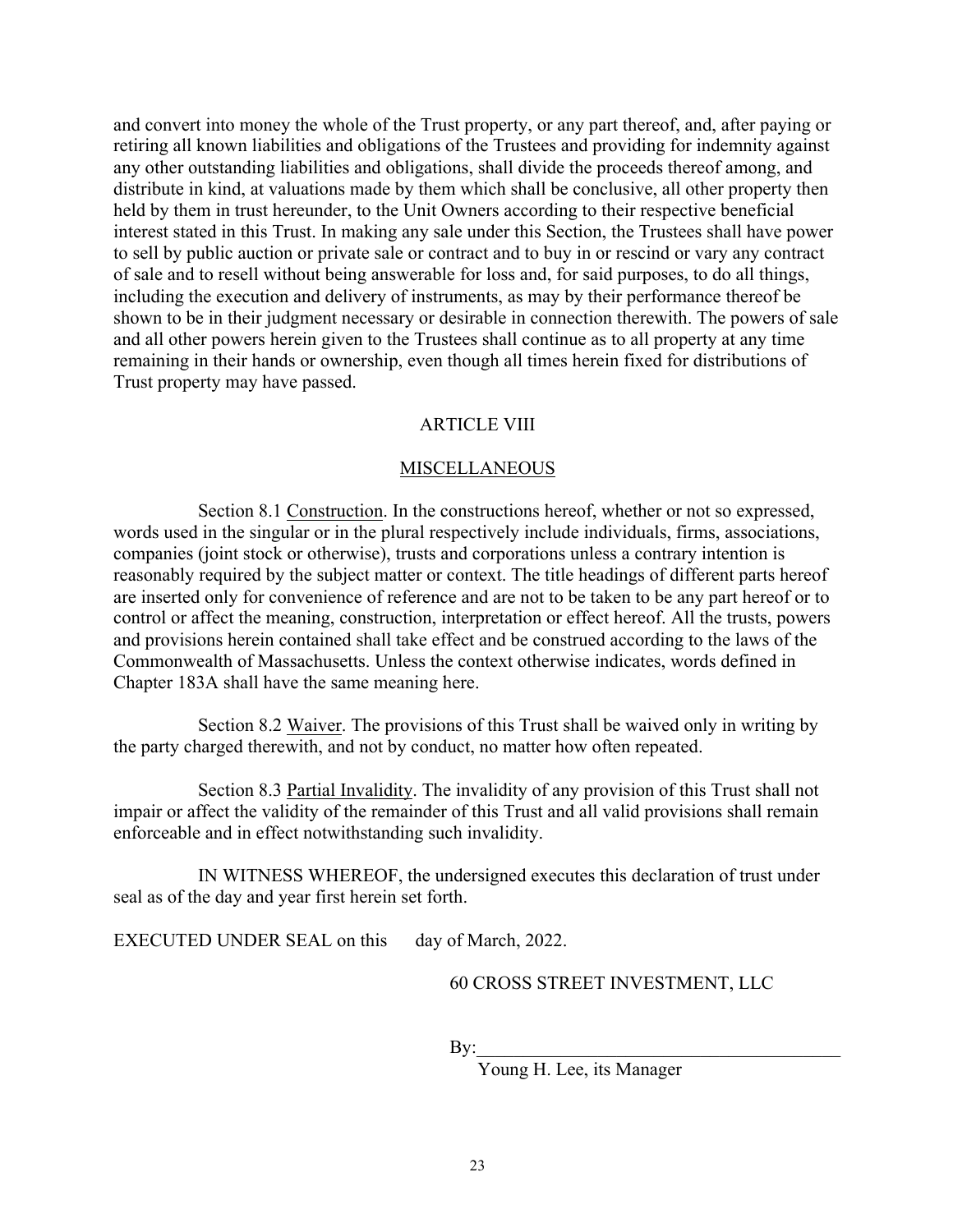### THE COMMONWEALTH OF MASSACHUSETTS

### MIDDLESEX, ss.

On this the day of March, 2022, before me, the undersigned notary public, personally appeared Young H. Lee, Manager as aforesaid, proved to me through satisfactory evidence of identification, which was a Massachusetts drivers license, to be the person whose name is signed on the preceding document, and acknowledged to me that he signed it voluntarily for its stated purpose on behalf of 60 Cross Street Investment, LLC.

> Notary Public: My Commission Expires: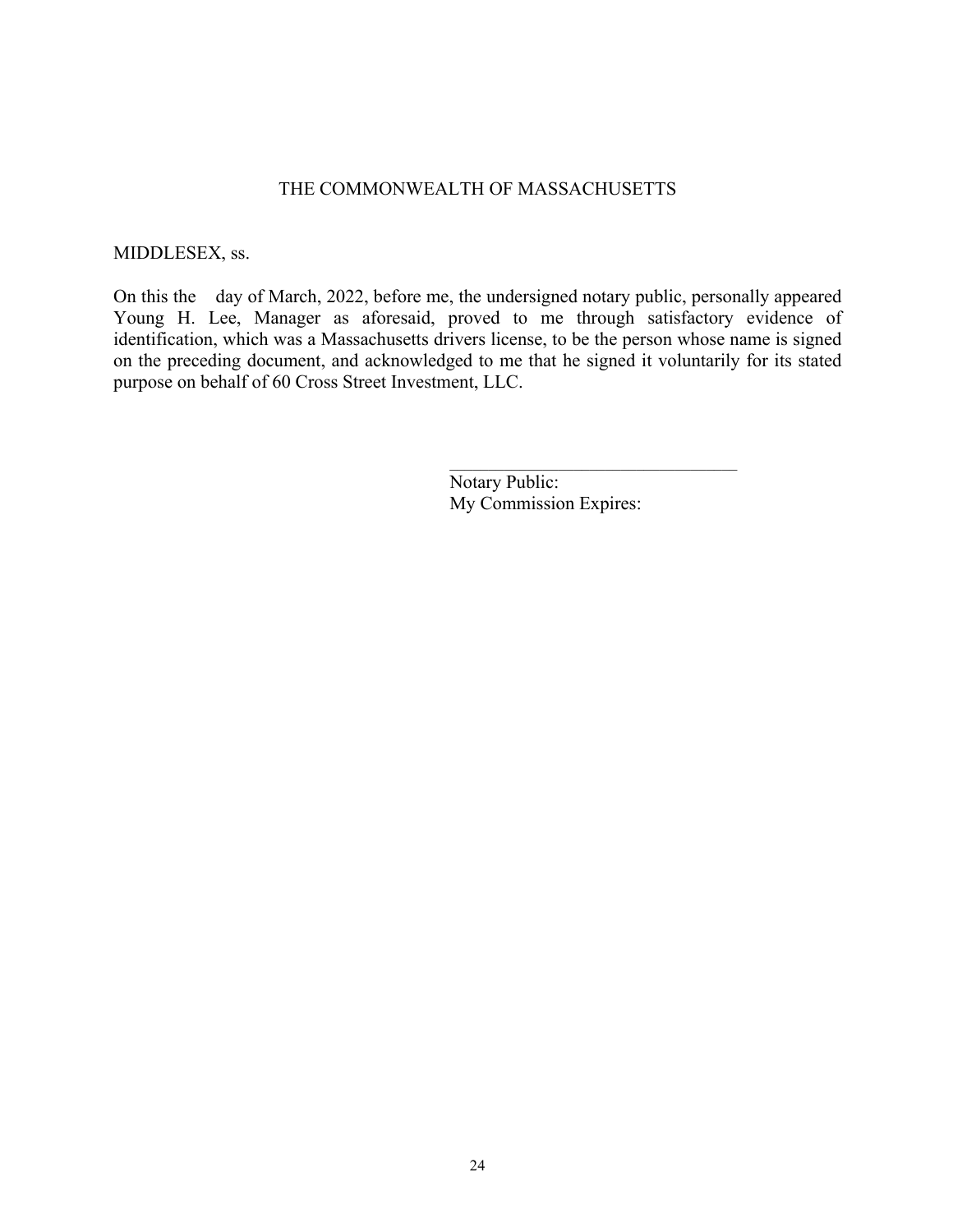# EXHIBIT A

# **EASTSIDE PLACE CONDOMINIUM**

# INTRODUCTION TO RULES, REGULATIONS AND PROCEDURES

# THE NEED FOR RULES

The degree to which Residents respect each other's rights will ultimately shape the quality of life at any condominium. Condominium rules, regulations and restrictions are necessary to preserve your right to the quiet enjoyment of your community. The attached Rules and Regulations will clarify the policy and procedures in place at the Condominium. In this regard, it is incumbent upon the Trustee(s) to invoke all measures necessary to enforce such rules and regulations. The cooperation of all Residents is requested.

# ORGANIZATIONAL STRUCTURE

The organizational structure of the complex revolves around a Trustee initially selected by the Declarant, and then a Board of Trustees elected or appointed by the Unit Owners. Unit Owners have empowered the Trustees with the responsibility of managing the maintenance and administrative activities. The Trustees have the right, but not the obligation, to retain the services of a Management Agent.

### MEETINGS

Once elected, the Trustees will meet periodically to review condominium business. Should you wish to address the Trustees on a particular issue you may request to be placed on the agenda by contacting the Trustee(s) or Manager in writing.

# REQUESTS AND COMPLAINTS

Questions, suggestions, comments or complaints should be communicated in writing to the Board.

# PARKING RESTRICTIONS

Except with the written consent of the Board, no unregistered, uninsured or inoperable vehicles shall be on the property. All vehicles shall be parked in spaces and areas designated by the Declarant or the Trustees as provided in the Master Deed. All vehicles that park in violation of this rule will be subject to towing and storage at the vehicle owner's expense. Due to insurance and fire restrictions, the parking areas cannot be used to store vehicles. The ability of the Trust or of Owners to tow vehicles is subject to certain requirements of the state law in conjunction with the Police. Parking is for the use of residents only and is not open to public use.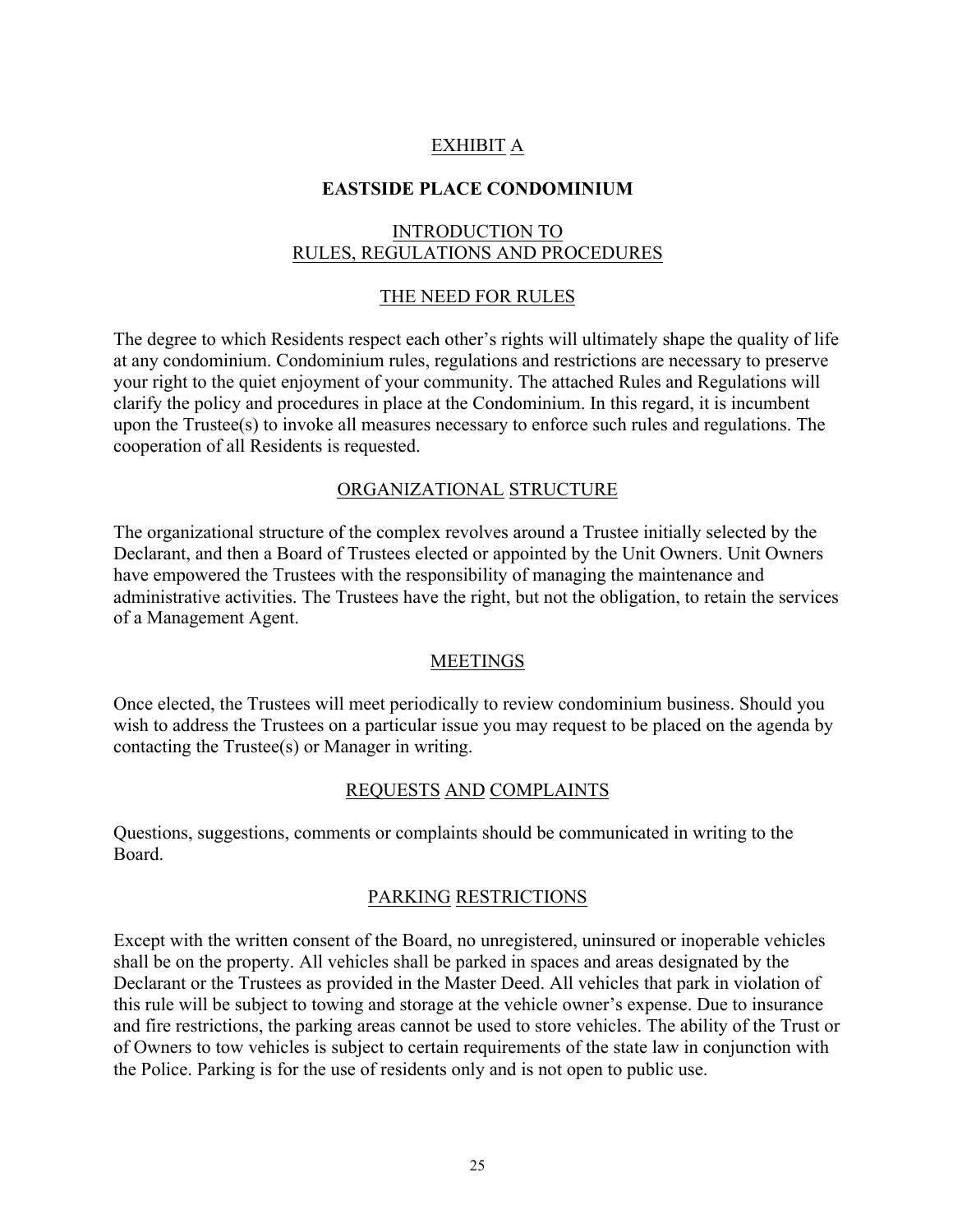# RESIDENTIAL USE ONLY

The Condominium property is for residential purposes only, as well as home office use as long as same is permissible under the Zoning Ordinance of the City of Somerville. No unit may be used, in whole or in part, for business purposes. No industry, business, trade, occupation or profession of any kind, commercial, religious, educational or otherwise, designed for profit, altruism or otherwise, shall be conducted, maintained or permitted on any part of the property.

# COMMON AREAS

Nothing shall be altered or constructed in, or removed from, the common areas and facilities except upon the prior written consent of the Board of Trustees.

### FIRE HAZARDS

All radios, televisions or other electrical equipment of any kind or nature installed or used in each unit must comply with all the rules, regulations, requirements, or recommendations of the Board of Fire Underwriters and the public authorities having jurisdiction. The Unit Owner or his/her Resident alone shall be liable for any damage or injury caused by any radio, television, or other electrical equipment in such unit. No Unit Owner or Resident or any of his agents, servants, employees, licensees, or visitors shall at any time bring into or keep in his unit any flammable, combustible or explosive fluid, material, chemical, or substance, except such lighting and cleaning fluids as are customary for residential use.

### NO OFFENSIVE ACTIVITY

Unit Owners and Residents are prohibited from engaging in any activities that would be considered offensive to your neighbors. Generally, noise of any kind should be kept to a minimum between 11:00 P.M. and 8:00 A.M. This includes noise from guests or invitees of a Resident or Unit Owner. Please refer to the Rules and Regulations for detailed restrictions regarding offensive activity. Your cooperation is essential if the Condominium is to be a pleasant place to live. Should violations of these Rules occur, the Unit Owner will be subject to fines, legal action and/or suspension of membership and voting rights.

### PETS

Ordinary domestic pets and animals may be kept by any Unit Owner. No pets shall be kept by any Unit Owner for commercial or breeding purposes. No such pets shall be permitted in any part of the Condominium (other than within the Unit of the owner thereof) unless carried or on a leash. The Unit Owner or person walking such pet or animal shall immediately clean up any and all droppings for which his pet or animal is responsible in or about the Condominium, including, without limitation, the sidewalks, and exterior landscapes. Any Unit Owner keeping a pet or animal in violation of the foregoing, or which causes any damage to or requires cleanup of any Unit (other than the Unit of the owner of such pet or animal) or the common areas and facilities or which is offensive or causes or creates any nuisance or unreasonable disturbance or noise,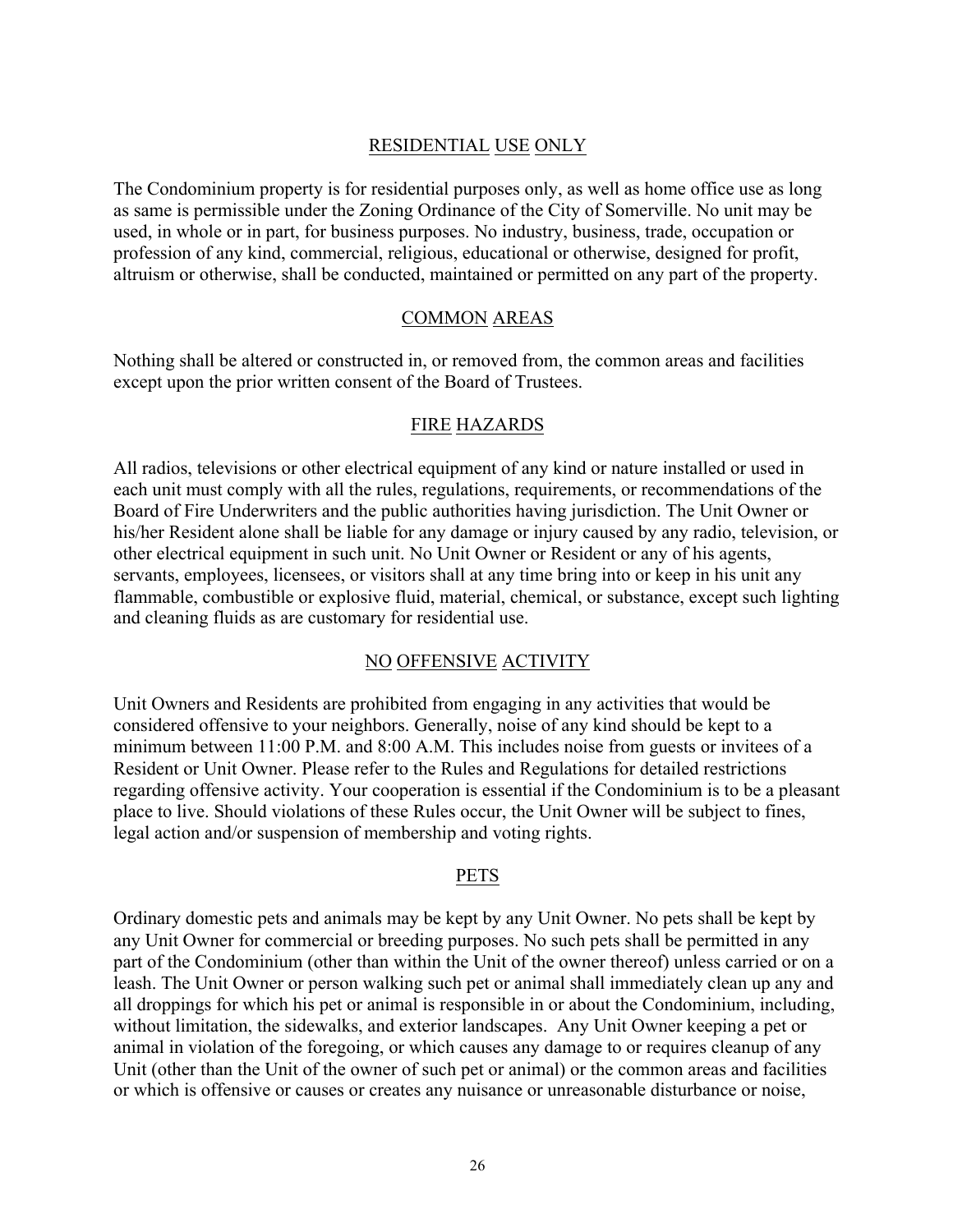shall be personally liable for the cost and expense of any repair of such repair, cleanup and/or elimination of such disturbance or nuisance. After due notice and hearing in accordance with Section 5.7 of the Trust, the Trustees may require any Unit Owner to permanently remove any pet that has habitually been guilty of annoying or harassing any Unit Owner or occupant. The Trustees shall assess to such Unit Owner all costs of enforcement and until paid the same shall constitute a lien against the Unit of such Unit Owner pursuant to the provisions hereof and Section 6 of the Act.

# **RULES AND REGULATIONS**

- 1. Each Unit Owner or Resident shall keep his Unit in a good state of preservation and cleanliness and shall not sweep or throw or permit to be swept or thrown therefrom, or from the doors and windows thereof, any dirt or other substance. Nothing shall be attached to the exterior building walls or to the balcony railings, if any, except as otherwise provided in the Master Deed, Trust or By-Laws.
- 2. All radios, televisions or other electrical equipment of any kind or nature installed or used in each unit must comply with all the rules, regulations, requirements, or recommendations of the Board of Fire Underwriters and the public authorities having jurisdiction. The Unit Owner or his/her Resident alone shall be liable for any damage or injury caused by any radio, television, or other electrical equipment in such unit.
- 3. No Unit Owner or Resident or any of his agents, servants, employees, licensees, or visitors shall at any time bring into or keep in the unit any flammable, combustible or explosive fluid, material, chemical, or substance except such lighting and cleaning fluids as are customary for residential use.
- 4. Nothing shall be hung from the windows or placed upon the window sills. The foregoing shall not, however, interfere with the right of the Unit Owners to install window-air conditioning units or select draperies, curtains or shades for their units.
- 5. Unit Owners and Residents shall not engage in noxious of offensive activities in any unit, or in the common areas and facilities, either willfully or negligently, which may be or become an annoyance or nuisance to the other Unit Owners or occupants. No Unit Owner or Resident shall make or permit any disturbing noises by himself, his family, servants, employees, agents, visitors and licensees, nor do or permit anything by such persons that will interfere with the rights, comforts or convenience of other Unit Owners or Residents. No Unit Owner or Resident shall play upon or allow those in their unit to play upon any musical instrument or operate a sound system, television set or radio in his unit between the hours of eleven o'clock P.M. and the following eight o'clock A.M. if such sound shall disturb or annoy other occupants of any building.
- 6. No clothes, clotheslines, sheets, blankets, laundry or any kind of other articles shall be hung out of a unit or exposed on any part of the common areas or facilities. The common